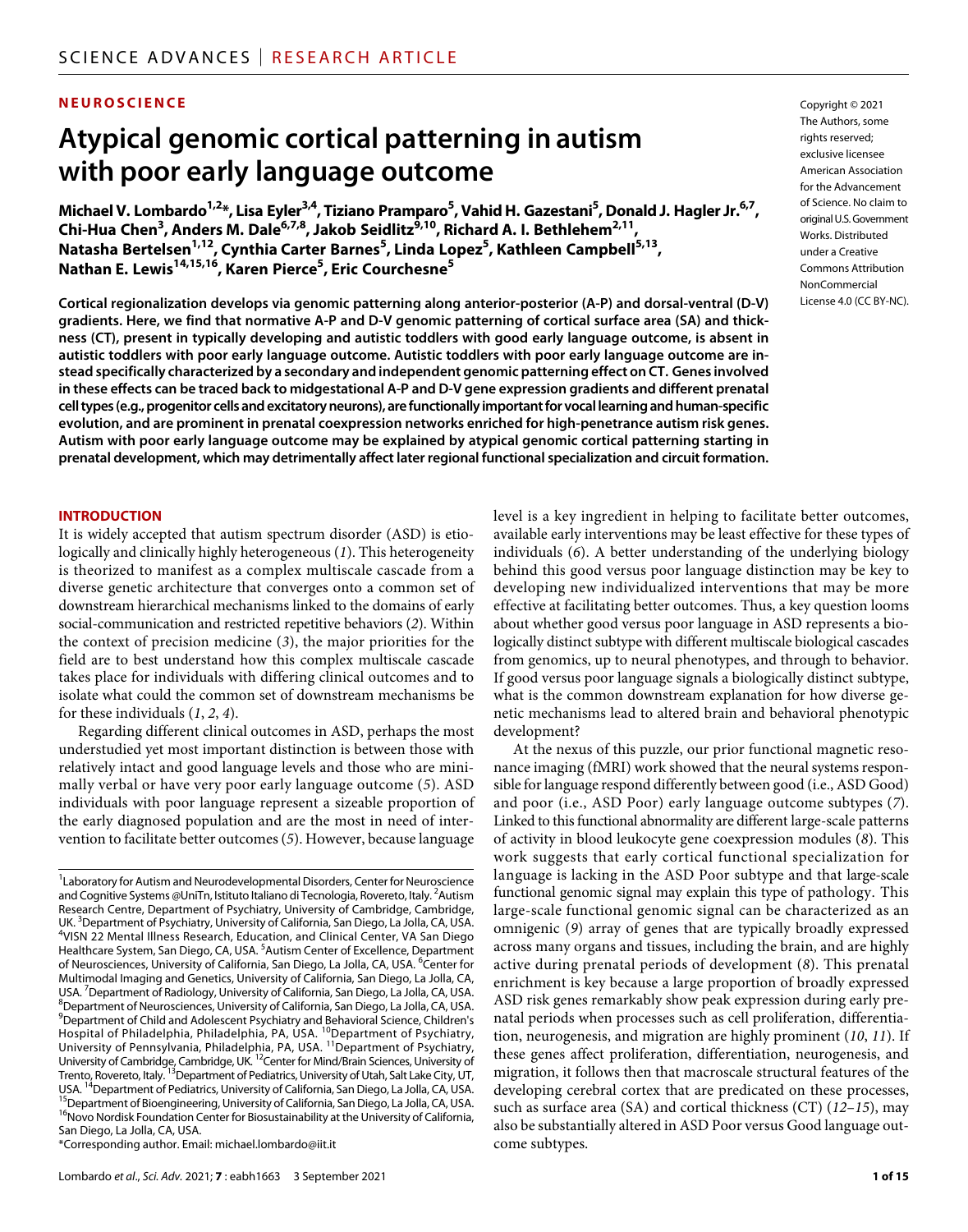The prenatal actions of broadly expressed genes may also be important for telling us about some emergent consequences of such perturbations on how the cortex is genomically patterned and thus regionally and functionally differentiated. It is well established that during prenatal periods, the cortex is patterned by gene expression gradients that follow anterior-posterior (A-P) and dorsal-ventral (D-V) axes (*12*, *15*–*17*). This prenatal genomic patterning is the beginning of cortical arealization processes that allow different cortical regions to develop their own cellular, functional, and circuit identities (*12*, *16*) and thus aid in later regional functional specialization. In the adult brain, this genomic gradient patterning is still evident and correlates with large-scale gradient patterning of structural and functional features (*13*, *14*, *18*–*20*). Cortical arealization or patterning may also be atypical in ASD. Functional connectome gradient organization is altered in ASD (*21*). Case control comparisons of gene expression in postmortem cortical tissue have found dysregulation of cortical patterning genes and attenuation of gene expression differences in frontal versus temporal cortex (*22*–*24*). WNT signaling is also known to affect cortical patterning (*12*, *25*), and WNT signaling abnormalities are also identified in ASD (*23*, *24*, *26*, *27*), particularly within broadly expressed ASD risk genes (*11*). Therefore, if broadly expressed genes prenatally affect proliferation, differentiation, neurogenesis, and migration processes differently in the ASD Good versus Poor subtypes, could this explain the lack of functional specialization seen in prior work [e.g., (*7*, *8*)]?

Here, we investigated these questions by examining how early variability in morphometric measures of the cerebral cortex such as CT and SA is patterned by large-scale variability in gene expression measured in blood leukocytes. We find that CT and SA associations with large-scale gene expression patterns are different in ASD Poor versus Good early language outcome subtypes. This difference can be described as the absence of normative genomic patterning of CT and SA in the ASD Poor subtype along A-P and D-V gradients and the establishment of a second unique type of patterning of CT specific to the ASD Poor subtype. These A-P and D-V genomic patterning effects on CT and SA comprise many of the same genes involved in actual prenatal A-P and D-V gene expression gradients and prenatal cell types predicted to be involved in SA and CT (*12*, *15*, *28*). Consequently, these atypical genomic cortical patterning effects have important functional consequences, with enrichments in genes important for vocal learning, human evolution, and known ASDassociated genomic mechanisms.

### **RESULTS**

### **Enlargements of cortical volume and SA in the ASD Poor language subtype**

In this study, we examined a cohort of  $n = 123$  toddlers (mean age in months = 27.82, SD = 9.32) with and without ASD [ASD, *n* = 76; TD (typically developing), *n* = 47] with both a T1-weighted structural MRI scan and a blood sample that was used to examine gene expression in blood leukocyte cells (see Materials and Methods for sample description and table S1 for characterization of the sample). The *n* = 76 ASD toddlers were split into ASD Poor (*n* = 38) and ASD Good (*n* = 38) early language outcome subtypes using 1 standard deviation cutoffs on Mullen expressive and receptive language (EL and RL) *T*-scores as in previous studies (see Materials and Methods) (*7*, *8*).

One of the most robust findings on early structural brain development in ASD is the on-average effect of early brain overgrowth in the first years of life (*4*). Thus, we started by examining whether there are subtype differences on global measures such as total cortical volume (CV), SA, and mean CT. Statistical models controlling for age and sex identified a group effect for total CV and total SA but no effect of group for mean CT (table S2). The group effects for CV and SA were explained by enlargements in ASD Poor versus TD (Fig. 1). Upon examining regional-level SA or CT effects while adjusting for global differences, we find no evidence of SA or CT group differences for any region within the GCLUST parcellation (table S3). These results generally indicate that ASD Poor explains the on-average effect of early brain overgrowth in ASD. These effects are restricted to CV and SA and are not apparent in regional measures after global differences are accounted.

# **Normative associations between gene expression and SA or CT are preserved in TD and ASD Good but are absent in ASD Poor language subtypes**

To identify large-scale associations between gene expression and regional SA or CT, we used weighted gene coexpression network analysis (WGCNA) to reduce expression data of 14,426 genes highly expressed in blood leukocytes to 21 coexpression modules (table S4). Coexpression modules were summarized by the module eigengene and were input into a partial least squares (PLS) analysis to test for large-scale multivariate associations with SA or CT phenotypes from the GCLUST parcellation, which is sensitive to genomic effects on SA and CT A-P and D-V gradients (*13*, *14*). This analysis allowed us to identify statistically significant multivariate relationships between gene coexpression modules and SA or CT and then allowed for examination of how the relationship manifests across brain regions and coexpression modules and also how these relationships manifest in each group (see Materials and Methods for more details).

For SA, PLS identified one statistically significant latent variable (LV) pair (SA LV1: *d* = 3.99, *P* = 0.0001, split-half *P*ucorr = 0.01, and  $P_{\text{vcorr}} = 0.06$ ), which explains 36% of the covariance between SA and gene expression. A highly similar result was obtained with a PLS on vertex-wise data (fig. S1). However, a PLS model using vertex-wise data explained far less percentage of covariance (17%) than the GCLUST-parcellated PLS model (fig. S2). This indicates that the PLS model on GCLUST-parcellated features is more sensitive for highlighting associations between gene expression and SA. To decompose how this multivariate relationship manifests across coexpression modules and groups, in Fig. 2A, we show which coexpression modules have "non-zero" relationships in each group. These "non-zero modules" are the coexpression modules of highest importance, as they have 95% confidence intervals (CIs) estimated by bootstrapping that do not include a correlation of 0 and are thus indicative of stable coexpression modules highly contributing to the SA LV1 relationship. In contrast, coexpression modules that we dub as "zero modules" are those whereby the 95% CIs include a correlation of 0 and thus do not reliably contribute to the overall SA LV1 relationship.

Non-zero modules for SA LV1 account for a good majority of all genes analyzed (68%) and were highly enriched for broadly expressed genes [enrichment odds ratio (OR) = 3.48,  $P = 1.90 \times 10^{-71}$ ; table S5]. These two observations are compatible with predictions from the omnigenic theory of complex traits, in which variance in complex traits such as ASD is exerted en masse by a large majority of genes that affect the primary tissue of relevance and by genes that are broadly expressed across many organs and tissues, but which also have impact on the brain (*9*). These effects are also in line with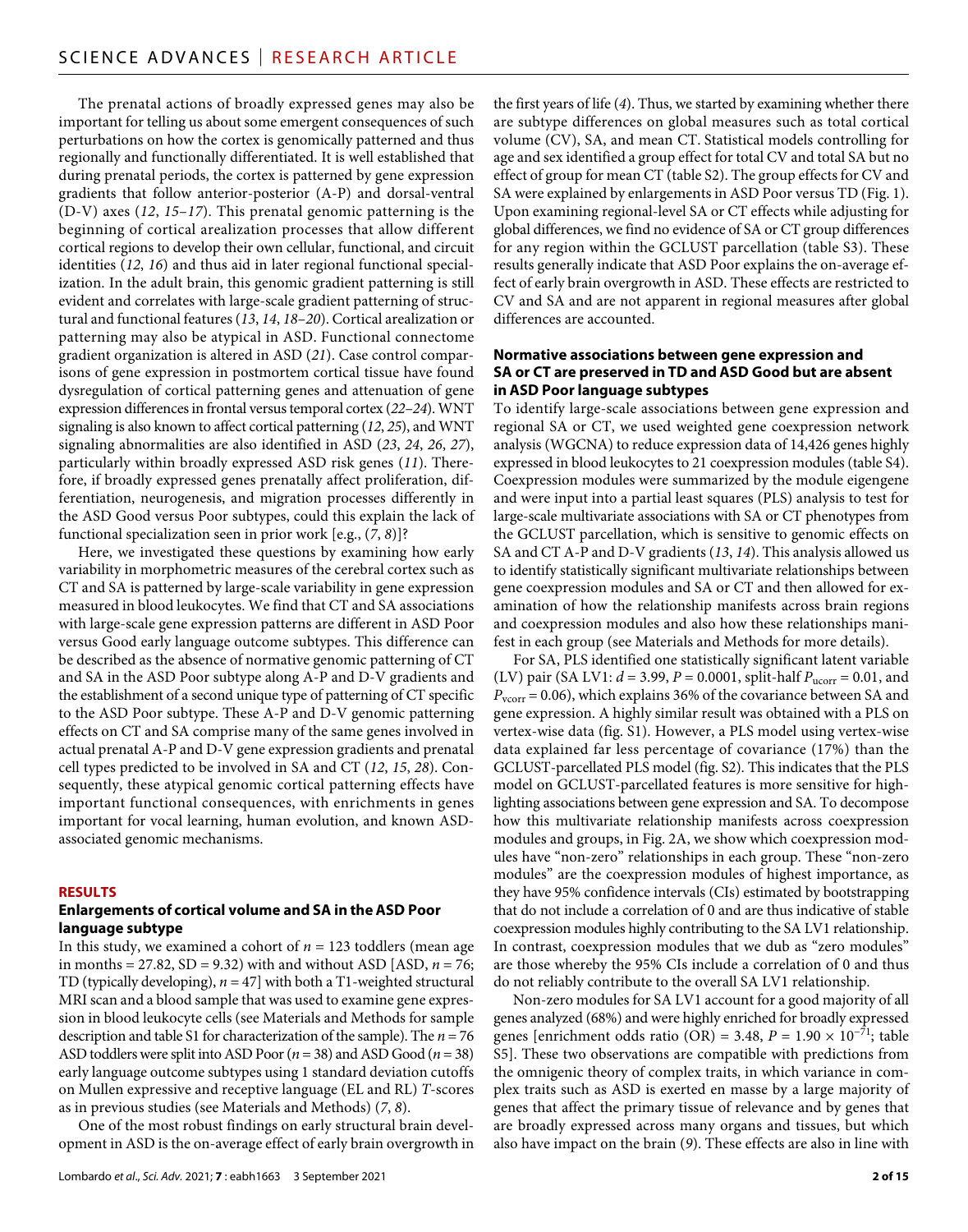

**Fig. 1. Subtype differences in total CV and total SA.** Standardized effect sizes (Cohen's *d*) are shown for each pairwise group comparison for total CV (**A**), total SA (**B**), and mean CT (**C**). Asterisks indicate statistically significant pairwise group comparisons that survive false discovery rate (FDR) *q* < 0.05. Good, ASD Good language subtype; Poor, ASD Poor language subtype; TD, typically developing.

similar results observed for large-scale gene expression associations with functional imaging phenotypes in ASD early language outcome subtypes (*8*).

Figure 2A also shows that non-zero modules are highly similar for ASD Good and TD groups, whereas hardly any non-zero modules are present for ASD Poor. This similarity between ASD Good and TD can be quantified as a significant positive correlation in the PLS correlation values for these groups ( $r = 0.55$ ,  $P = 0.008$ ) (Fig. 2C). This result indicates that the SA LV1 relationship manifests similarly in TD and ASD Good groups. In contrast, there is a lack of correlation between ASD Poor and the other groups (ASD Poor–ASD Good:  $r = 0.27$ ,  $P = 0.23$ ; ASD Poor–TD:  $r = -0.41$ , *P* = 0.06) (Fig. 2C). Therefore, SA LV1 can be described as a largescale SA–gene expression relationship that likely reflects a normative phenomenon present in TD and that is also preserved in the ASD Good subtype. However, this normative SA–gene expression relationship is absent in the ASD Poor subtype.

PLS analysis applied to GCLUST CT data isolated two statistically significant LV pairs (CT LV1: *d* = 4.30, *P* = 0.0001, split-half  $P_{\text{ucorr}} = 0.04$ , and  $P_{\text{vcorr}} = 0.01$ ; CT LV2:  $d = 3.09$ ,  $P = 0.0001$ , split-half  $P_{\text{ucorr}} = 0.02$ , and  $P_{\text{vcorr}} = 0.05$ ), explaining 37 and 19% of the covariance between CT and gene expression, respectively. PLS analysis on vertex-wise data produced similar results (fig. S1), but again, it was not as good as the PLS on GCLUST-parcellated features, as indicated by less percentage of covariance explained (CT LV1 = 17%; CT LV2 = 11%) (fig. S2). Similar to SA LV1, non-zero modules for CT LV1 comprise a large majority of all genes examined (65%), are enriched for broadly expressed genes (OR = 2.96,  $P = 4.43 \times 10^{-43}$ ; table S5), and thus are compatible with predictions about omnigenic effects exerted by broadly expressed genes. The relationships are also highly similar for ASD Good and TD, but not ASD Poor (Fig. 2, D and F), which indicates that CT LV1 mostly pertains to a normative relationship preserved across TD and ASD Good, but which is absent in ASD Poor.

# **Atypical association between gene expression and CT, specific to ASD Poor language subtype**

In contrast to CT LV1, the non-zero modules for CT LV2 are almost exclusively relevant for the ASD Poor subtype, comprise about 48% of all genes examined, do not show specific enrichment for broadly expressed genes (table S5), and do not show strong correlations between groups (Fig. 3, A and B). These results indicate that CT LV2 captures a relationship that is specific to ASD Poor. Furthermore, because PLS LVs are orthogonal to each other, CT LV2 is an independent relationship capturing effects that appear primarily in the

ASD Poor subtype. While CT LV2's non-zero modules appear to be somewhat overlapping to CT LV1, the way these modules can affect CT is sometimes opposite to the directionality shown for CT LV1. For example, superior parietal cortex in CT LV1 has negative brain bootstrap ratio (BSR) values (Fig. 2E), while in CT LV2, the BSR values are strong and positive (Fig. 3C). This reversal in BSR values indicates different directionality of the gene expression–CT relationship. In other brain regions such as the language-sensitive left hemisphere perisylvian, middle temporal, and inferior parietal cortices, CT LV1 shows BSRs that are close to 0 in CT LV1 (Fig. 2E), indicating little to no importance of these regions for LV1. However, the BSRs in CT LV2 for these regions are very strong (either blue- or redcolored BSRs in Fig. 3C), indicating that these regions are of strong importance for the CT LV2 relationship. These observations further indicate how CT LV2 captures a specific and independent type of genomic association with CT that is present primarily in ASD Poor.

# **A-P andD-V gradient patterning of SA and CT are atypical in the ASD Poor language subtype**

We next investigated how large-scale genomic variability patterns SA and CT cortical phenotypes. The patterning of PLS BSR values (Fig. 4A) can be used to answer this question. Brain BSRs can be interpreted as pseudo *Z*-statistics computed for each brain region and indicate not only the importance of each brain region for the LV in question but also the directionality through which gene expression is associated with SA and CT. It is visually evident from Fig. 4A that BSR patterning is not uniform across cortical regions and varies considerably along A-P and D-V axes. With a two-cluster solution previously identified by Chen and colleagues (*13*, *14*) to be the genetically parcellated A-P and D-V axes of SA and CT (Fig. 4B), we confirm that BSRs highly differ along these A-P and D-V clusters (Fig. 4D). This indicates that the relationship between gene expression and SA or CT at one pole of the A-P or D-V axes is different relative to the other pole.

Perhaps even more notable than these differences between binary A-P and D-V partitions is that BSRs also covary along continuous A-P and D-V genetic similarity gradients. After ordering regions by genetic similarity gradients found by Chen and colleagues (*13*, *14*) (Fig. 4C), we find that BSRs are highly correlated with the ordering along this axis of genetic similarity between regions (Fig. 4E). This indicates that large-scale blood leukocyte gene coexpression relationships with SA and CT reveal how the cortex is genomically patterned to promote the development of cortical regionalization and areal identity (*12*). Because SA LV1 and CT LV1 are normative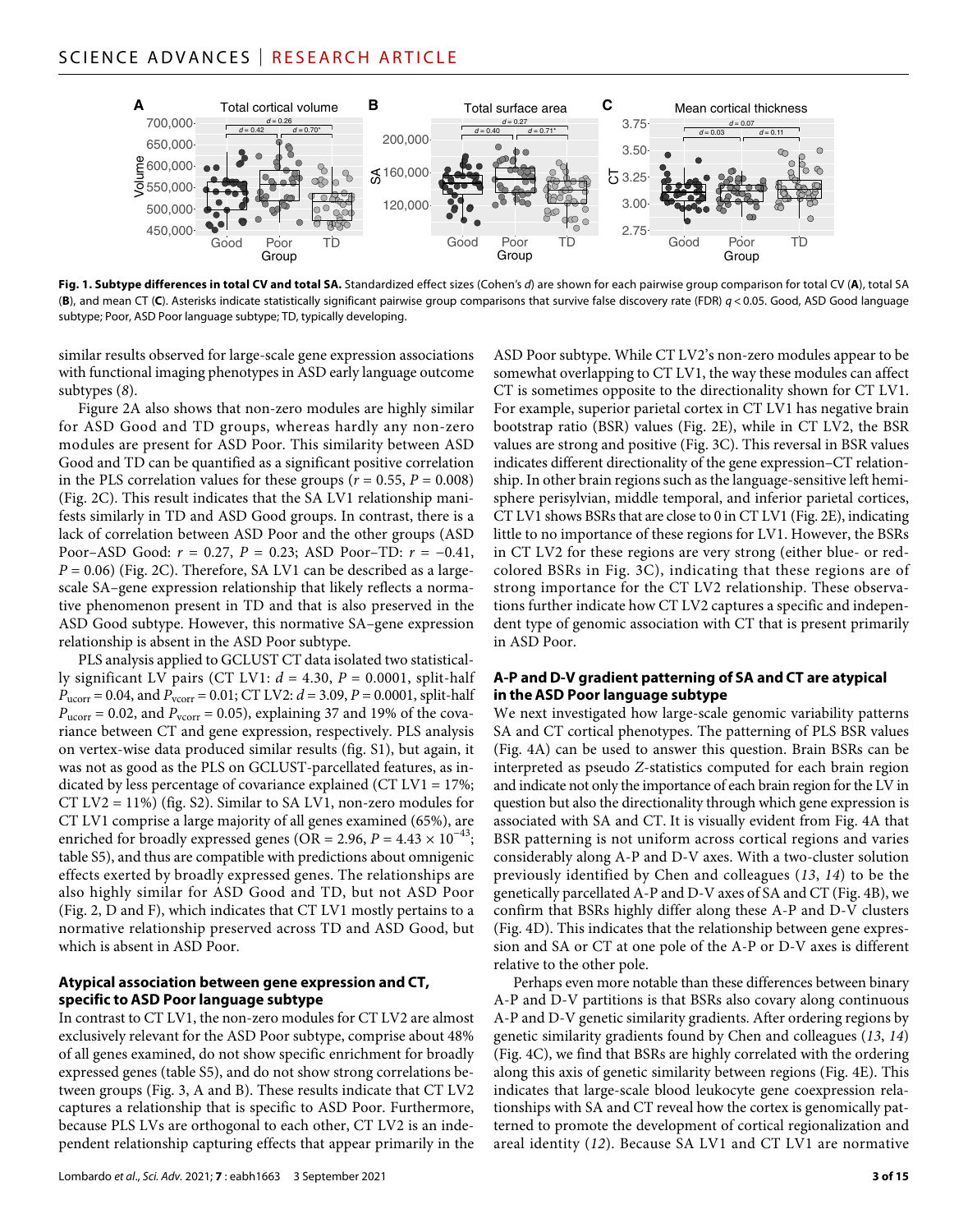# SCIENCE ADVANCES | RESEARCH ARTICLE



**Fig. 2. Normative associations between gene expression and SA or CT are absent in ASD Poor.** (**A**) PLS correlations for each gene coexpression module (rows) and each group (columns). Modules with a black outline are non-zero modules where the correlation between gene expression and SA is significantly non-zero, as indicated by 95% bootstrap CIs not encompassing a correlation of 0. These non-zero modules are the strongest contributors to the PLS relationship. All nonoutlined cells are zero modules that are not sufficiently correlated to SA in a non-zero way (e.g., 95% bootstrap CIs include a correlation of 0). (**B**) BSRs for each brain region in the GCLUST parcellation. Regions with red BSRs have correlations that manifest in the directionality shown in heatmaps in (A). Brain regions with blue BSRs have correlations where the directionality is flipped relative to the heatmaps in (A). Stronger BSRs indicate regions that are more important in driving the SA LV1 relationship. (**C**) Similarity in PLS correlations between groups. In these scatterplots, each dot is a coexpression module, and the *x* and *y* axes indicate the PLS correlations for different groups. Dots colored in dark red and dark blue indicate the non-zero modules (red for positive correlations and blue for negative correlations), while gray dots indicate zero modules. The scatterplots with the orange outline indicate that the PLS SA LV1 relationship manifests similarly for TD and ASD Good. (**D** to **F**) The same as (A) to (C) except that they show the association between gene coexpression modules and CT (CT LV1).

effects primarily relevant for TD and ASD Good, but not ASD Poor, these results indicate that normative genomic patterning of the cortex does not occur in the ASD Poor subtype. Conversely, CT in the ASD Poor subtype may be patterned in a different way given that CT LV2 was primarily relevant to this subtype and given that the BSR patterning is reversed for CT LV2 compared to CT LV1 (Fig. 3). Given the evidence of focal laminar patches throughout the cortex in ASD (*29*), it will be important for future work to investigate further how these phenomena may be relevant to atypical CT patterning, particularly in the ASD Poor subtype.

The use of the GCLUST parcellation does not appear to bias the emergence of these A-P, D-V, or genetic similarity gradients. In a vertex-wise PLS, we find that the patterning of brain BSRs follow the same types of gradients for SA LV1, CT LV1, and CT LV2 (fig. S3). Unlike the genomic patterning effects, we also found that patterning of the group differences in effect size for CT and SA does not follow similar A-P and D-V gradients (fig. S4). This result suggests that these cortical patterning effects are not simply effects that can be seen as on-average group differences in SA or CT, or biases due to the parcellation scheme, and point more toward the specific importance of how the underlying genomic mechanisms act to pattern SA and CT across the cortex.

# **Genes involved in gradient patterning of SA and CT follow similar gradients of gene expression during prenatal development**

Because cortical regionalization begins in early prenatal periods from A-P and D-V gradient patterning of gene expression (*12*, *15*, *17*), we next assessed whether genes from SA and CT non-zero modules encompass many of the same genes that play important prenatal roles in the genomic gradient patterning of the cortex. Using the prenatal RNA sequencing (RNA-seq) data from the Development PsychENCODE dataset, we used sparse principal components analysis (PCA) (*30*) to identify A-P (PC1) and D-V (PC2) gene expression gradients and the most important genes contributing to those gradients from 12 regions of prenatal cortical tissue sampled from 12 to 24 weeks after conception (e.g., midgestation) (Fig. 5, A to C). SA LV1 and CT LV1 non-zero modules are highly enriched for genes that comprise the prenatal A-P and D-V gradients (Fig. 5D). Enrichments were also seen for CT LV2, but unlike SA LV1 and CT LV1, the enrichments were apparent for both zero and non-zero modules (Fig. 5D). These results suggest that the genes responsible for the normative SA LV1 and CT LV1 relationships are also genes in prenatal periods that act to initialize the regionalization and patterning of cortex along A-P and D-V axes. Because SA LV1 and CT LV1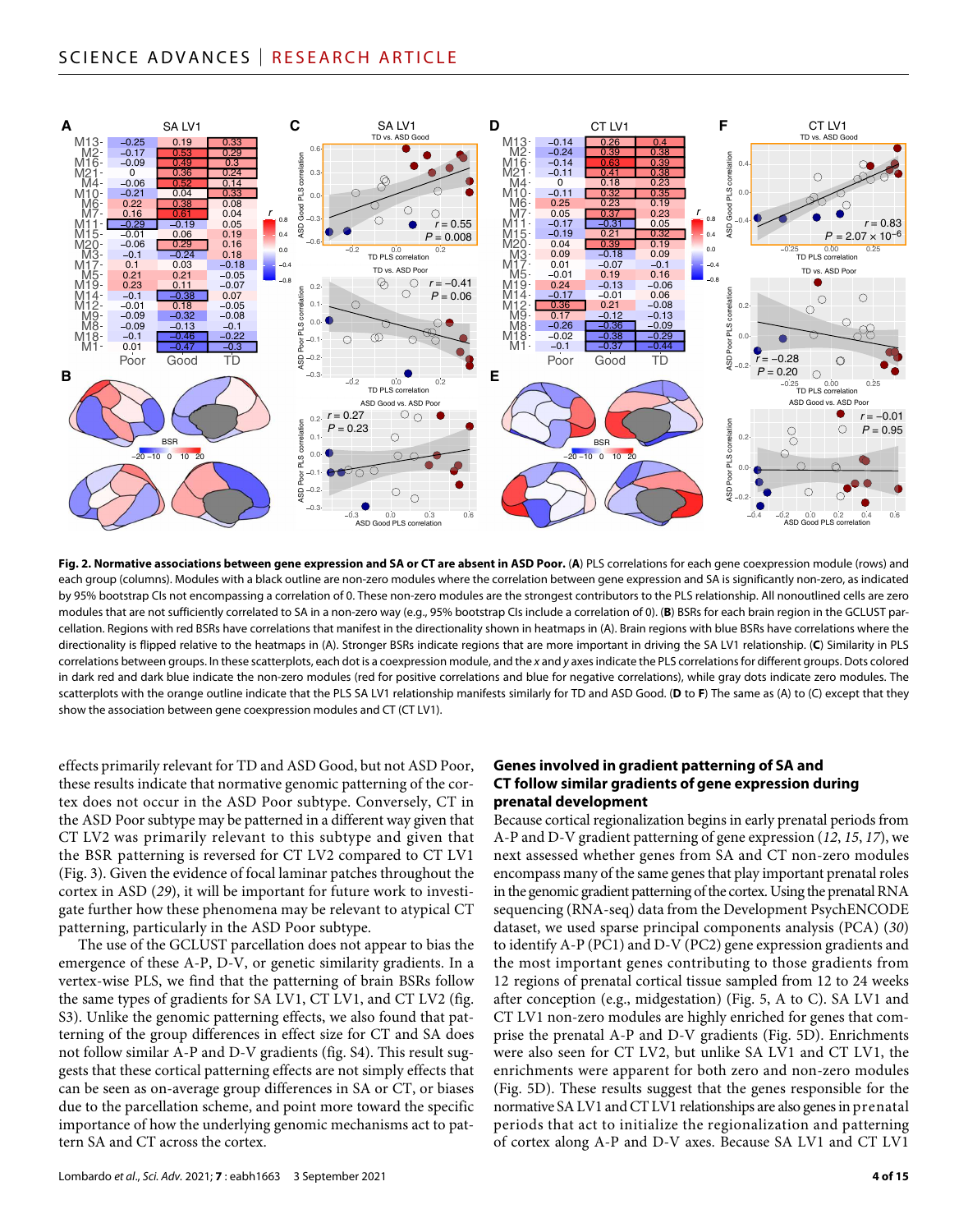

**Fig. 3. Atypical association between gene expression and CT that is specific to the ASD Poor subtype.** Atypical association specific to ASD Poor between gene coexpression modules and CT, as described in CT LV2. (**A**) CT LV2 PLS correlations for each gene coexpression module (rows) and each group (columns). Modules with a black outline are non-zero modules where the correlation between gene expression and SA is significantly non-zero, as indicated by 95% bootstrap CIs not encompassing a correlation of 0. Nearly all of the non-zero modules for CT LV2 are present for the ASD Poor subtype. (**B**) Lack of similarity in CT LV2 PLS correlations between groups. In these scatterplots, each dot is a coexpression module, and the *x* and *y* axes indicate the PLS correlations for different groups. Dots colored in dark red and dark blue indicate the non-zero modules (red for positive correlations and blue for negative correlations), while gray dots indicate zero modules. (**C**) CT LV2 BSRs for each brain region in the GCLUST parcellation. Regions with red BSRs have correlations that manifest in the directionality shown in heatmaps in (A). Brain regions with blue BSRs have correlations where the directionality is flipped relative to the heatmaps in (A). Stronger BSRs indicate regions that are more important in driving the CT LV2 relationship.

relationships are largely absent in the ASD Poor subtype, this result suggests that the atypical genomic patterning of SA and CT in this subtype could stem from perturbations in earlier prenatal development.

### **Genes expressed in prenatal progenitor cell types explain SA associations, while genes expressed in later differentiated excitatory neurons explain CT associations**

The evidence that SA and CT non-zero modules are enriched for genes that are important for midgestational A-P and D-V expression gradients leaves open the question of what prenatal cell types might explain such effects. The radial unit hypothesis (*15*) suggests that symmetric cell division in progenitor cell types (e.g., radial glia) in the ventricular zone leads to a substantial proliferation of radial units that then each become their own cortical columns and thus leads to substantial expansion of SA. Variation in this proliferative process in different parts of the ventricular zone protomap regulates regional differences in SA (*12*, *15*). Therefore, progenitor cells are the primary cell types expected to explain SA effects. Programmed cell death could also be another mechanism regulating SA (*12*) and could implicate microglia involvement in SA. In contrast, CT is likely regulated by asymmetric cell division leading to more neurons within particular cortical columns (*15*) and intermediate progenitor (IP) cell types (*12*). CT is also heavily influenced by dendritic arborization (*28*). While arborization changes over development due to a variety of factors such as experience-dependent pruning, CT and the trajectory it follows over development are also known to be heavily influenced by genetic factors even in middle-aged adults, suggesting that individual differences in CT have a genetic and neurodevelopmental origin (*31*). These ideas would support the prediction that relatively later differentiated cell types (compared to progenitor cells), such as excitatory neurons, could explain CT effects.

Given that cell type markers from midgestational periods are available (*32*), we next asked whether specific prenatal cell

type markers are enriched for genes from SA and CT non-zero modules. In notable agreement with the prediction that progenitor cells explain SA effects (*12*, *15*), we find that SA LV1 non-zero modules show enrichments for all progenitor cell types—ventricular and outer radial glia (vRG and oRG), cycling progenitors in S and G2M phases of cell cycle (PgS and PgG2M), and IPs. Several non-neuronal cells also show SA LV1 enrichments, including oligodendrocyte precursors (OPCs), endothelial cells (End), and microglia (Mic) (Fig. 5E and table S6). In contrast to these cell type enrichments, there is little evidence of enrichment of genes specific to later differentiated excitatory [maturing excitatory (ExM), migrating excitatory (ExN), maturing excitatory upper enriched (ExM-U), excitatory deep layer 1 (ExDp1), and excitatory deep layer 2 (ExDp2)] and inhibitory [interneuron caudal ganglion eminence (InCGE) and interneuron medial ganglion eminence (InMGE)] neurons.

For CT LV1 and LV2, we identify enrichments for vRG and IP progenitor cell types that are compatible with the hypothesized effects of IP cells on CT (*12*). However, CT LV1 and LV2 primarily show a different cell type enrichment profile from SA LV1, through the marked presence of enrichments with several types of excitatory neurons (Fig. 5, F and G, and table S6). This result indicates a notable contrast between the SA LV1 enrichment profile of primarily progenitor cell types and is compatible with the radial unit and protomap hypotheses (*15*), differential SA and CT GWAS (genome wide association studies) enrichments (*33*), and other viewpoints regarding contributors to CT (*28*). These results also highlight the effects of non-neuronal cell types such as microglia cells. Microglia enrichments are present and particularly strong for SA LV1 and CT LV1 non-zero modules. This effect may have implications for programmed cell death and pruning explanations (*34*) and may be relevant to ideas behind ASDrelevant broadly expressed genes and their particularly strong effects on non-neuronal cell types such as microglia (*11*).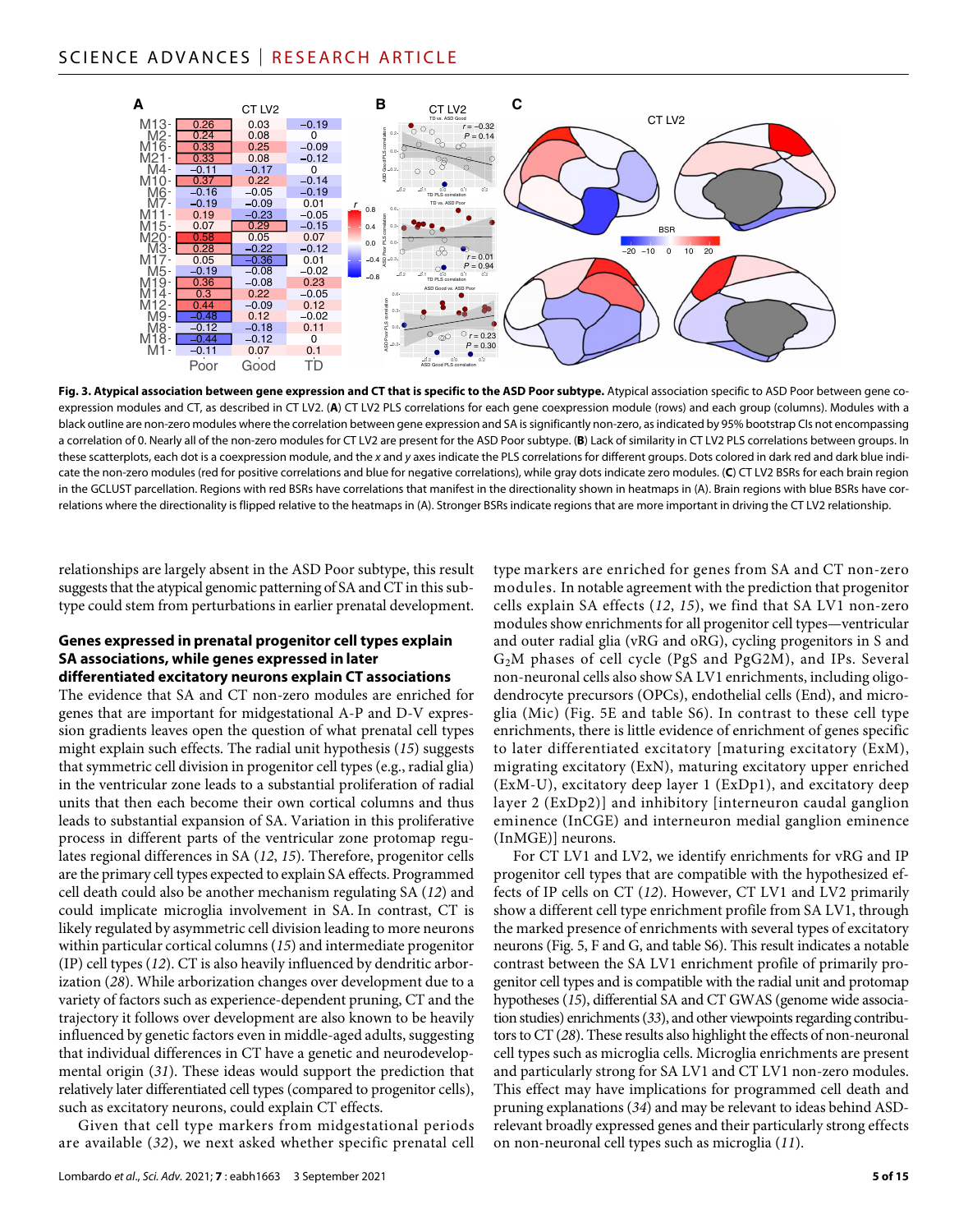# SCIENCE ADVANCES | RESEARCH ARTICLE



**Fig. 4. Cortical patterning along genetic similarity gradients.** (**A**) Brain BSR maps for SA LV1 (top), CT LV1 (middle), and CT LV2 (bottom). (**B**) Coarse two-cluster A-P and D-V genetic similarity partitions identified by Chen and colleagues (*13*, *14*). (**C**) Rank ordering of regions by hierarchical genetic similarity found by Chen and colleagues (*13*, *14*). The rank ordering here defines a genetic similarity gradient for how SA or CT varies across brain regions. Areas rank numbered close together are more genetically similar than regions numbered farther apart. (**D**) BSRs are differentiated along A-P and D-V axes (SA LV1, top; CT LV1, middle; CT LV2, bottom). (**E**) BSRs co-vary with genetic similarity gradients (SA LV1, top; CT LV1, middle; CT LV2, bottom).

# **Non-zero modules are enriched for genes involved in vocal learning**

The results so far suggest that SA and CT non-zero modules are highly prenatally relevant for establishing cortical patterning and regionalization and implicate several cell types that may be of mechanistic importance to different ASD early language outcome subtypes. However, are the SA and CT non-zero modules also functionally relevant for processes that are essential for language development? Our prior work showed that PLS non-zero modules associated with speech-related fMRI response (*8*) were highly enriched for differentially expressed (DE) genes in Area X from a songbird model of vocal learning (*35*). To test whether similar enrichments held up for SA and CT non-zero modules, we ran enrichment tests with vocal learning DE genes from Hilliard and colleagues (*35*). We find similar types of enrichments between DE songbird vocal learning genes and PLS non-zero modules in SA LV1 (OR = 2.02,  $P = 1.05 \times 10^{-4}$ ) and CT LV1 (OR = 1.90,  $P = 9.61 \times$ 10−4) but not zero modules (*P* > 0.08) (Fig. 6, A to C, and table S6). For CT LV2, enrichments were present at false discovery rate (FDR) *q* < 0.05 (but not FDR *q* < 0.01) for both non-zero (OR = 1.62, *P* = 0.006) and zero modules (OR = 1.61, *P* = 0.017). These effects suggest that many genes responsible for vocal learning in songbirds are conserved and highly represented specifically within SA and CT non-zero modules that are relevant for groups with relatively intact language (e.g., TD and ASD Good).

#### Lombardo *et al*., *Sci. Adv.* 2021; **7** : eabh1663 3 September 2021

# **Genes within SA non-zero modules are specifically enriched in human-specific genes**

Language is a uniquely human ability, and there is some evidence that genes implicated in human-specific evolution are also relevant for autism (*36*, *37*). In prior work, we found that PLS non-zero modules associated with speech-related fMRI response (*8*) were enriched for DE genes in the cortex of humans versus nonhuman primates (i.e., "human-specific" genes). Given that cortical SA is a phenotype that is markedly expanded in human evolution, and much more so than CT, we investigated the hypothesis of whether SA non-zero modules would be specifically enriched for human-specific genes. Using three lists of human DE genes in prenatal, early postnatal, and adulthood periods (*36*), we find that SA LV1 non-zero modules are specifically enriched for prenatal and adulthood humanspecific genes (prenatal OR = 1.86,  $P = 1.93 \times 10^{-3}$ ; adulthood OR = 1.97,  $P = 1.02 \times 10^{-5}$ ) (Fig. 6D and table S6). In contrast, no such enrichments are found with genes relevant to CT LV1 or LV2 (Fig. 6, E and F). In addition to DE genes, we also examined genes that are targets of human-accelerated regions (HARs) or humangained (HGE) or human-lossed enhancer (HLE) regions (*37*). However, no enrichments for SA or CT were identified for HAR, HGE, and HLE genes (Fig. 6, D to F). These results expand on the notion that human-specific genes are of relevance to ASD by showing that the normative genomic mechanisms associated with SA are also genes of importance for human-specific evolution. Given that the SA LV1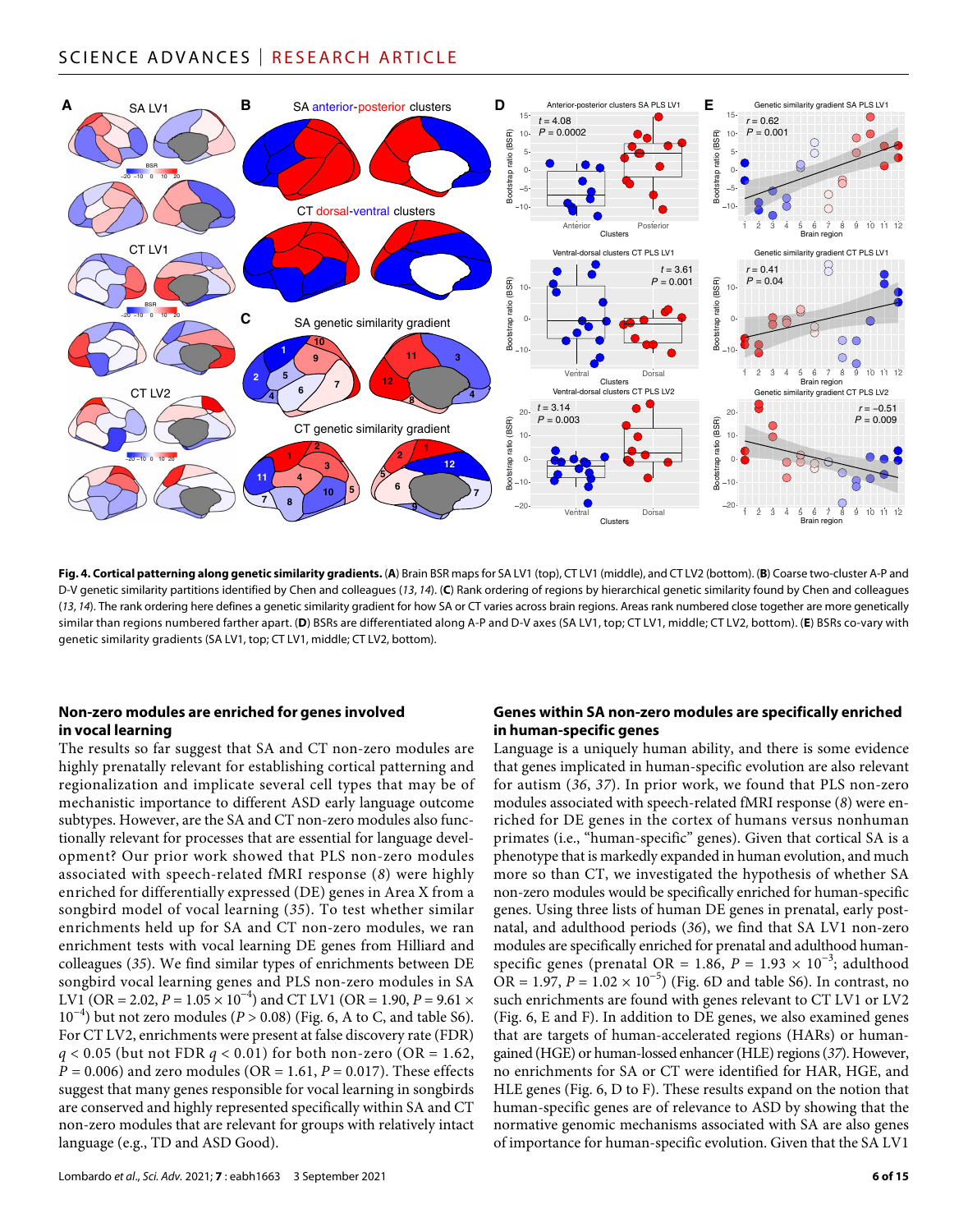

**Fig. 5. Enrichment between PLS non-zero modules and genes involved in prenatal A-P and D-V expression gradients and prenatal cell types.** (**A**) Cortical brain areas sampled from 12 to 24 weeks after conception from the Development PsychENCODE RNA-seq dataset from Li and colleagues (*17*). Adjustment-for-confounds PCA (*30*) was used to isolate (**B**) A-P (PC1) and (**C**) D-V (PC2) expression gradients. (**D**) −log10 *P* values for enrichment tests of non-zero and zero modules for SA LV1, CT LV1, and CT LV2 for genes isolated from PC1 and PC2. (**E** to **G**) Enrichments in prenatal cell types for SA LV1 (E), CT LV1 (F), and CT LV2 (G). Asterisks mark enrichments at FDR q < 0.01. MFC, medial prefrontal cortex; V1C, primary visual cortex; OFC, orbitofrontal cortex; DFC, dorsolateral refrontal cortex; M1C, primary motor cortex; VFC, ventrolateral prefrontal cortex; A1C, primary auditory cortex; ITC, inferior temporal cortex; STC, superior temporal cortex; IPC, posterior inferior parietal cortex; S1C, primary somatosensory cortex.

relationship is absent in ASD Poor, this suggests that the loss of these normative associations may allow for early SA expansion and possibly early brain overgrowth for ASD Poor.

# **Non-zero modules are enriched for ASD-associated genes that affect prenatal development**

Next, we asked whether SA and CT non-zero modules were relevant for known autism-associated genomic mechanisms. SA LV1 and CT LV1 non-zero or zero modules are not enriched for rare de novo protein-truncating variants (dnPTVs) (*38*) or other genes that are annotated as autism-associated in SFARI Gene (*39*). However, CT LV2 non-zero modules were enriched for SFARI ASD genes (table S6). Thus, at the level of ASD risk gene mutations, CT LV2 was the only feature showing enrichments with non-zero modules. This could be compatible with the nature of CT LV2 being mostly specific to the ASD Poor subtype.

At the level of genes with evidence of ASD-dysregulated expression from postmortem cortical tissue, we find that both CT LV1 and LV2 non-zero modules were enriched for ASD up-regulated genes (*40*). In contrast, genes from cortically down-regulated coexpression modules (*23*) were highly enriched with genes from SA LV1 non-zero modules (table S6). This result shows an interesting contrast between CT and genes that show up-regulated expression versus SA and genes that show down-regulated expression in ASD.

Non-zero modules from SA LV1, CT LV1, and CT LV2 are also enriched for coexpression modules that are highly transcriptionally active during prenatal periods and that contain many high-penetrance ASD-related mutations (Fig. 7, A to C, and table S6). This is compatible with the idea that broadly expressed genes can interact and affect key ASD risk genes, particularly in prenatal periods (*10*, *11*). Downstream targets of highly penetrant genes such as *FMR1* and

Lombardo *et al*., *Sci. Adv.* 2021; **7** : eabh1663 3 September 2021

*CHD8* were also enriched in non-zero modules from SA LV1, CT LV1, and CT LV2. However, not all of these enrichments are specific to autism-associated genes. Genes differentially expressed in schizophrenia (*40*) were also significantly enriched in non-zero modules across SA LV1, CT LV1, and CT LV2.

Last, we examined enrichments with cell type–specific DE genes in autism (*41*). Here, we found that only SA LV1 non-zero modules are enriched for DE genes in microglia cells (Fig. 7D). No other comparisons for DE cell types were statistically significant. See Fig. 7 and table S6 for a summary of autism-associated enrichments. The fact that non-zero modules are devoid of enrichments in most DE genes from specific cell types is compatible with the notion that these genes are of primary relevance for early prenatal periods and will not be a highly discoverable DE signal in postmortem ASD tissue.

To aid future work examining specific genes of interest, we focused on identifying high-confidence ASD risk genes (annotated as the "high-confidence" category 1 list in SFARI Gene) that are also SA-relevant and prenatally relevant progenitor and A-P patterning genes (i.e., the intersection of SFARI ASD, SA non-zero modules, PC1 A-P genes, prenatal progenitor cell types, and ASD prenatal coexpression modules). *SON* and *BAZ2B* were identified, and these genes play roles in splicing, cell cycle, transcriptional regulation, and chromatin remodeling. For CT LV1 genes, we next searched for high-confidence ASD risk genes that were also prenatally relevant excitatory and D-V patterning genes (i.e., the intersection of SFARI ASD, CT LV1 non-zero modules, PC2 D-V genes, prenatal excitatory cell types, and ASD prenatal coexpression modules). Here, we find ASD high-confidence genes of *ATRX*, *AUTS2*, and *BCL11A*. In a similar search within CT LV2 non-zero modules of prenatal relevance to excitatory neurons and D-V patterning, we identified *ATRX*, *AUTS2*, *BCL11A*, *CACNA1E*, and *MEIS2* as high-confidence ASD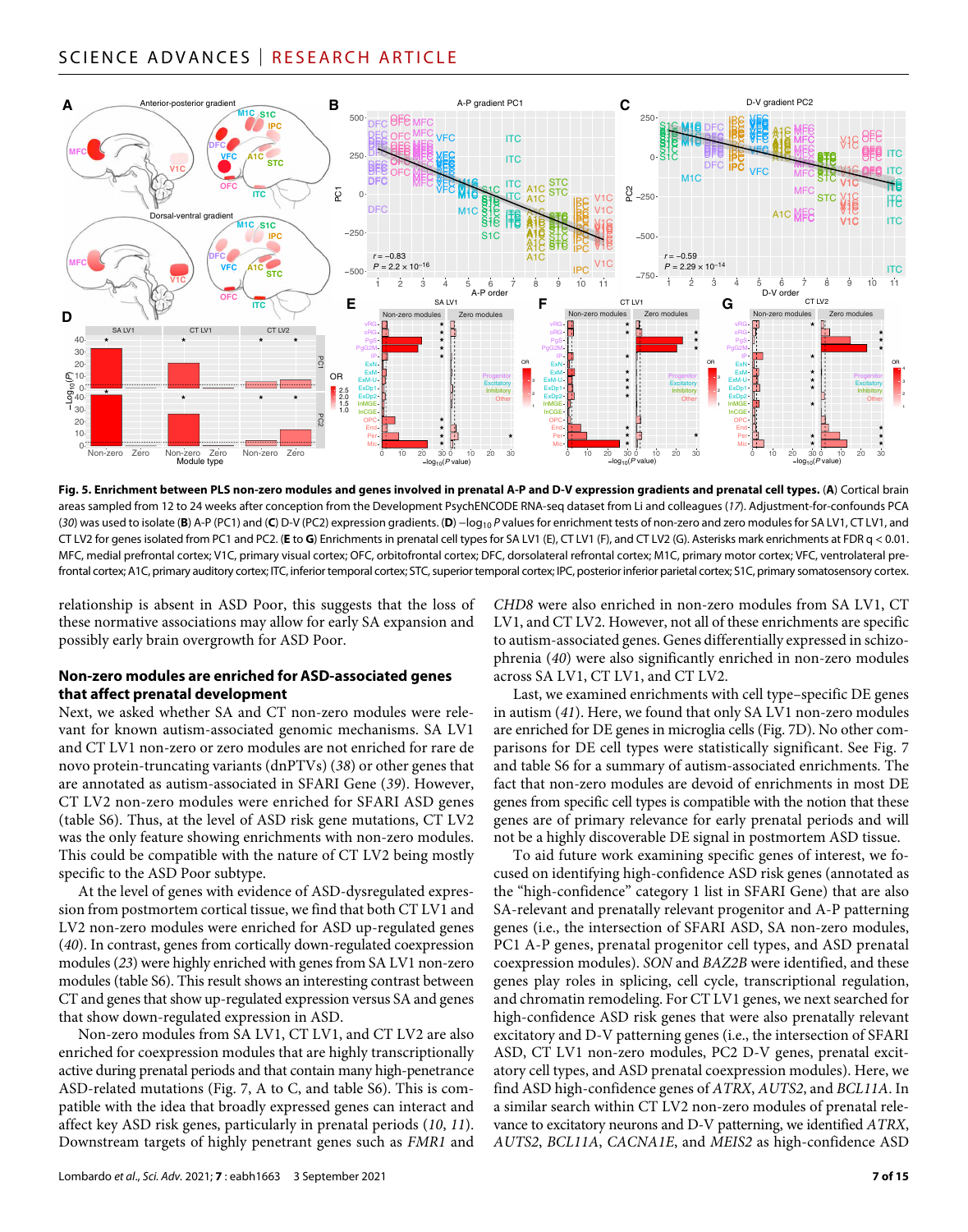# SCIENCE ADVANCES | RESEARCH ARTICLE



**Fig. 6. Enrichments between PLS non-zero modules and songbird vocal learning or human-specific genes.** (**A** to **C**) Enrichments between DE songbird vocal learning genes and non-zero and zero modules for SA LV1 (A), CT LV1 (B), and CT LV2 (C). (**D** to **F**) Enrichments between human-specific genes and non-zero and zero modules for SA LV1 (D), CT LV1 (E), and CT LV2 (F). Asterisks mark enrichments at FDR *q* < 0.01. HS, human-specific.

risk genes. A common theme of all these CT-relevant genes is their role in chromatin modification and remodeling (with the exception of *CACNA1E*) and their links to syndromes causing intellectual disability. In addition, with the exceptions of *BCL11A* and *CACNA1E*, all SA- and CT-relevant high-confidence genes listed here fall into the broadly expressed gene list, highlighting the importance of these high-impact genes in ASD biology (*10*).

#### **DISCUSSION**

These findings represent a substantial enhancement to the mechanistic and clinical precision of our understanding of the prenatal brain basis behind different types of ASD. The evidence here solidifies the idea that the ASD Poor subtype is biologically distinct (*7*, *8*) by revealing how large-scale functional prenatal genomic signal is differentially associated with structural cortical phenotypes such as CT and SA.

Going beyond the idea of whether these subtypes are biologically distinct, we also need an explanation for how diverse genetic mechanisms affecting ASD individuals may converge onto a common atypical downstream biological process and to understand when this process manifests as different during development. The current work gives the first insights into how to answer this question for the critical ASD Poor subtype. The prenatal genomic patterning of the cerebral cortex is the key explanation behind how diverse genetic mechanisms affect brain development for the ASD Poor subtype. Normative genomic patterning gradients emerge in the first and second trimesters of prenatal development along A-P and D-V axes and allow cortical areas to develop distinct cellular, functional, and

circuit-level identities (*12*, *15*–*17*). Prenatal cortical arealization processes are critical for circuit formation, maturation of distinct types of neurophysiological response, and the development of regional- and network-level functional specialization that occurs with postnatal experience (*12*). These processes are explained by genetic variation and manifest after birth as patterned effects in CT and SA phenotypes measured with structural MRI data (*13*, *14*). This normative prenatal genomic cortical patterning effect is absent in the ASD Poor subtype. In addition to the lack of normative genomic cortical patterning of SA and CT, CT in ASD Poor is patterned in a unique manner (e.g., CT LV2) and potentially indicative of a separate route through which genomic pathology affects CT and penetrates up through to the poor language clinical phenotype.

There are some caveats and limitations that are necessary to address to interpret the present findings. First, the sample size of this study is moderate to above average for what is typical in most toddlerhood brain imaging and gene expression studies (*42*, *43*), and this is the first to relate MRI phenotypes such as SA and CT in toddlerhood to large-scale gene expression activity. Thus, future work replicating these findings with larger samples is needed. Within the context of gene expression studies of brain tissue, sample sizes are typically much smaller than the current work and deal with RNA quality that is much lower than what is typical in studies using blood samples. In addition, postmortem brain tissue studies typically have much larger age ranges spanning toddlerhood to adulthood, suggesting that there is much larger age-related heterogeneity in studies of brain tissue compared to blood. Thus, a relative strength of the current work compared to postmortem brain tissue studies is the restricted age range to the early toddler years, which helps enhance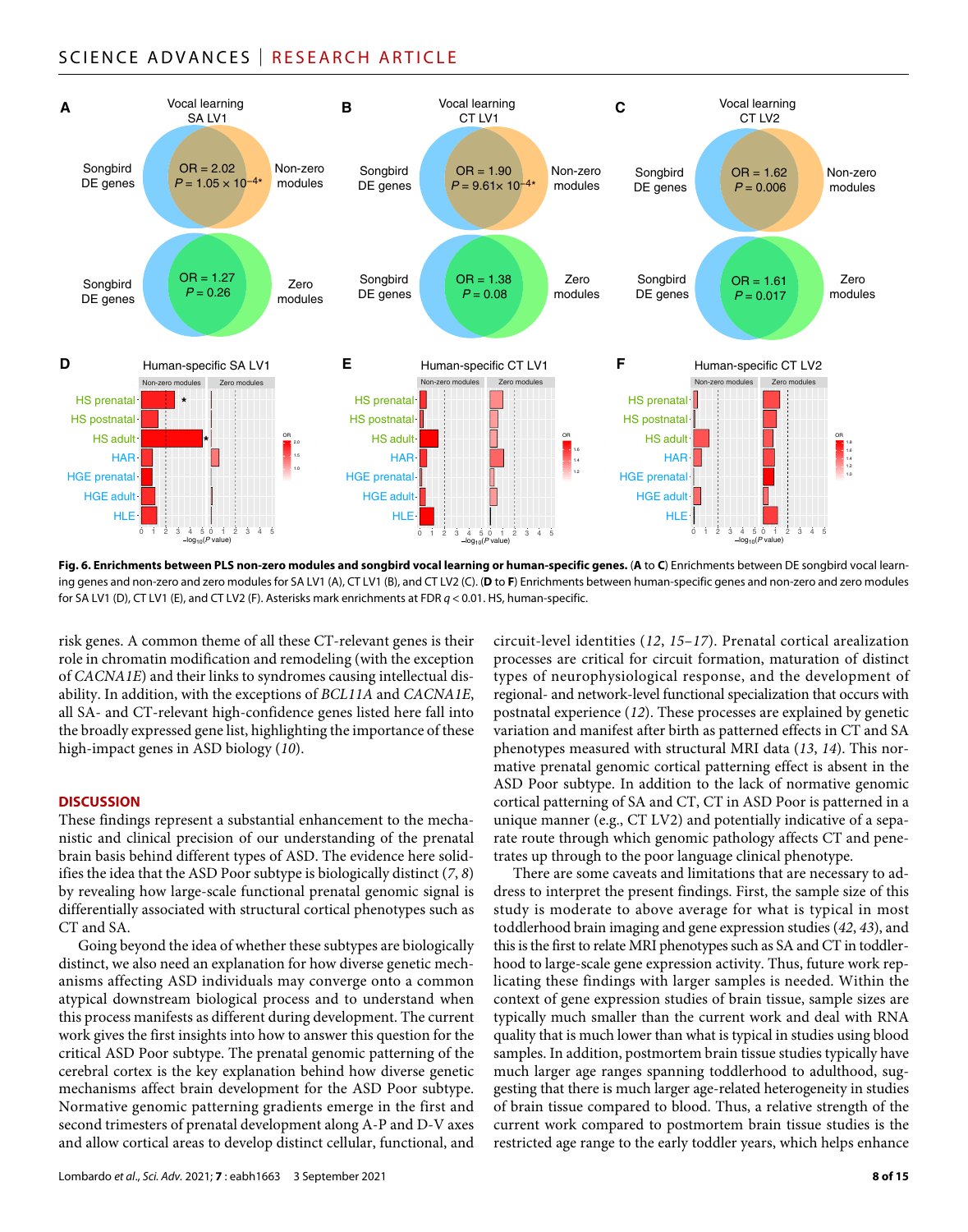

**Fig. 7. Enrichment between PLS non-zero modules and autism-associated genes.** (**A** to **C**) Enrichments between different autism-associated gene lists and non-zero and zero modules for SA LV1 (A), CT LV1 (B), and CT LV2 (C). (**D** to **F**) Enrichments between DE genes in specific cell types in autism and non-zero and zero modules for SA LV1 (D), CT LV1 (E), and CT LV2 (F). Asterisks mark enrichments at FDR *q* < 0.01. SCZ DE, DE genes in schizophrenia; BD DE, DE genes in bipolar disorder.

sensitivity for very early developmental effects. Combining these two caveats with the rare ability to make stratifications, the current study is ahead of the norms typical for the context of gene expression studies in patients with ASD. Second, it is notable that we did not compare ASD Poor to a non-ASD comparison group with language and/or developmental delay (LD/DD). In prior work, we have shown how the developmental clinical trajectories for a non-ASD LD/DD group are in fact different from the ASD Poor group, suggesting that ASD Poor is developmentally and behaviorally distinguished from LD/DD (*7*). We also showed in prior work that speech-related fMRI response in ASD Poor was distinctly different from a non-ASD LD/DD comparison group (*7*), which again supports the idea that ASD Poor is not simply just a reflection of LD or DD. In the current study, we did not have enough concurrent blood samples and MRI data from enough LD/DD participants for a sufficient comparison group. Future work should attempt to collect these data as a further comparison to ASD Poor to better understand whether the atypical genomic cortical patterning effects are indeed specific to ASD Poor. Third, it is important to clarify that while there is some utility in using blood gene expression to relate to neurodevelopmental mechanisms in autism, there are limitations in how far it can go in highlighting mechanisms that can only be identified in brain tissue. For example, brain-specific genes cannot be adequately assessed in blood, and thus, the findings here do not represent the contributions of such important genomic mechanisms and how they might affect neural phenotypes such as cortical patterning. Furthermore, using blood will not be able to capture tissue-specific effects regarding different isoforms, splicing, and/or epigenetic mechanisms. Despite these limitations, complex traits are theorized to be largely underpinned by omnigenic effects and include genes that are broadly expressed across several tissues other than the tissue of relevance (*9*). Applied to autism, it is known that the genomic landscape of autism includes many genes that are broadly expressed

across many tissues and have strong regulatory impact (*10*). Given the inaccessibility of brain tissue in living patients, blood may be a key in vivo window into how some of these types of broadly expressed and regulatory genomic mechanisms affect complex cortical phenotypes in an omnigenic fashion (*8*).

In conclusion, in the face of large heterogeneity in the ASD population, the current work indicates that individuals with poor versus good early language outcome are explained by distinct genomic mechanisms that cascade to shape cortical phenotypes and later clinical outcomes. A common downstream impact of the diverse genomic mechanisms found in this work is the emergent effect of atypical genomic patterning of the cerebral cortex in the ASD Poor subtype. This atypical genomic cortical patterning effect points to early prenatal periods and the importance of an omnigenic signal driven by broadly expressed genes. The functional consequences of atypical genomic patterning of the cortex may be the curtailed development of molecular cortical arealization processes that prohibit canonical circuit formation and later regional functional specialization that is likely necessary for facilitating better outcomes in these individuals.

# **MATERIALS AND METHODS**

# **Participants**

This study was approved by the Institutional Review Board at the University of California, San Diego. Parents provided written informed consent according to the Declaration of Helsinki and were paid for their participation. Identical to the approach used in our earlier studies (*7*, *8*, *26*), toddlers were recruited through two mechanisms: community referrals (e.g., website) or a general population–based screening method called Get SET Early (*44*) that allowed for the prospective study of ASD beginning at 12 months based on a toddler's failure of the CSBS-DP (Communication and Symbolic Behavior Scales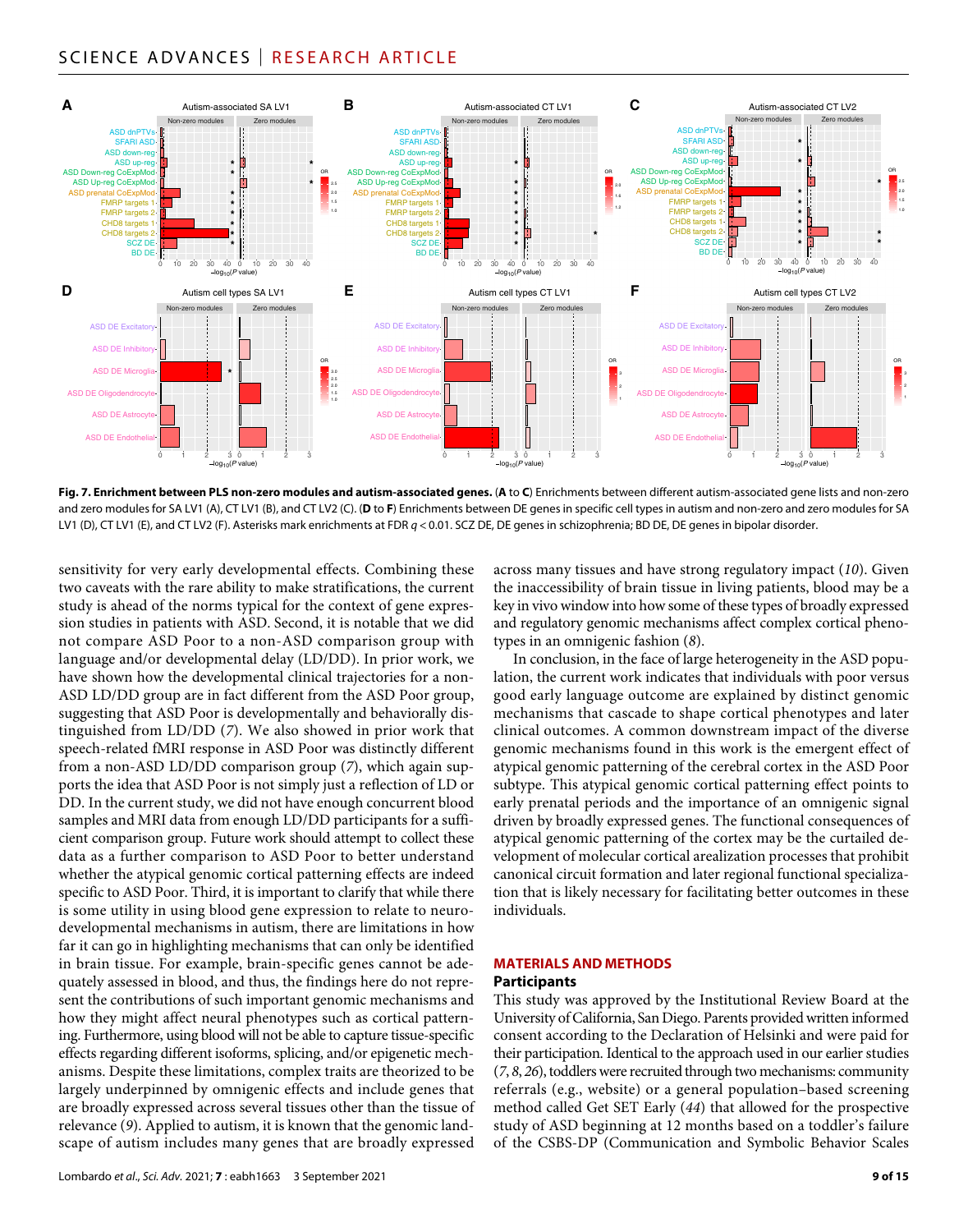Developmental Profile) Infant-Toddler Checklist (*45*, *46*). All toddlers were tracked from an intake assessment around 12 months and followed roughly every 12 months until 3 to 4 years of age. All toddlers, including normal control participants, participated in a series of tests collected longitudinally across all visits, including the Autism Diagnostic Observation Schedule (Module T, 1, or 2) (*47*), the Mullen Scales of Early Learning (*48*), and the Vineland Adaptive Behavior Scales (*49*). All testing occurred at the University of California, San Diego Autism Center of Excellence.

Stratification of ASD Poor versus ASD Good was made on the basis of Mullen EL and RL *T* scores. An ASD toddler was classified as ASD Poor if both Mullen EL and RL *T* scores at the final outcome assessment was below 1 SD of the *T* score norm of 50 (i.e., *T* < 40). ASD Good labels were made if the toddler had either Mullen EL or RL *T* scores within 1 SD or above the normative *T* score of 50 (i.e.,  $T \ge 40$ ). A total of  $n = 123$  toddlers had T1 structural MRI and gene expression data available. From these 123 toddlers, *n* = 76 ASD individuals were examined and were split into the two language outcome subtypes—ASD Poor,  $n = 38$  (32 males and 6 females; mean age at MRI scan = 29.01 months, SD at MRI scan = 7.22, range = 12 to 50 months); ASD Good,  $n = 38$  (28 males and 10 females; mean age at MRI scan =  $29.02$  months, SD at MRI scan =  $9.55$ , range =  $14$ to 46 months); and TD,  $n = 47$  (25 males and 22 females; mean age at MRI scan =  $25.91$  months, SD at MRI scan =  $10.44$ , range =  $13$  to 46 months). ASD subtypes and TD did not statistically differ in age at the time of scanning  $[F(2,120) = 1.62, P = 0.20]$ . For more demographic and phenotypic information, please see table S1.

# **Blood sample collection, leukocyte capture, RNA extraction, quality control, and sample preparation**

Four to six milliliters of blood were collected into EDTA-coated tubes from toddlers on visits when they had no fever, cold, flu, infections or other illnesses, or use of medications for illnesses 72 hours before blood draw. Blood samples were passed over a LeukoLOCK filter (Ambion, Austin, TX, USA) to capture and stabilize leukocytes and immediately placed in a −20°C freezer. Given the role of the immune system in autism (*50*) as well as interactions between the brain and the immune system (*51*), immune cells in blood such as leukocytes were specifically examined. This choice also allows for constraint on the cell types for which RNA might arise from in blood because whole blood is a bulk sample and RNA could potentially come from many different cell types (e.g., leukocytes and platelets). Total RNA was extracted following standard procedures and the manufacturer's instructions (Ambion, Austin, TX, USA). LeukoLOCK disks (Ambion, catalog no. 1933) were freed from RNAlater, and TRI Reagent (Ambion, catalog no. 9738) was used to flush out the captured lymphocyte and lyse the cells. RNA was subsequently precipitated with ethanol and purified though washing and cartridgebased steps. The quality of mRNA samples was quantified by the RNA integrity number (RIN), values of 7.0 or greater were considered acceptable (*52*), and all processed RNA samples passed RIN quality control. Quantification of RNA was performed using NanoDrop (Thermo Fisher Scientific, Wilmington, DE, USA). Samples were prepped in 96-well plates at the concentration of 25 ng/ $\mu$ l.

# **Gene expression and data processing**

RNA was assayed at Scripps Genomic Medicine (La Jolla, CA, USA) for labeling, hybridization, and scanning with the Illumina BeadChips pipeline (Illumina, San Diego, CA, USA) per the manufacturer's instruction. All arrays were scanned with the Illumina BeadArray Reader and read into Illumina GenomeStudio software (version 1.1.1). Raw data were exported from Illumina GenomeStudio, and data preprocessing was performed using the lumi package (*53*) for R [\(www.R-project.org](http://www.R-project.org)) and Bioconductor [\(www.bioconductor.org\)](http://www.bioconductor.org) (*54*). Raw and normalized data are part of larger sets deposited in the Gene Expression Omnibus (GEO) database (GSE42133; GSE111175).

A larger primary dataset of blood leukocyte gene expression was available from 383 samples from 314 toddlers with the age range of 1 to 4 years old. The samples were assayed using the Illumina microarray platform on three batches. The datasets were combined by matching the Illumina Probe ID and probe nucleotide sequences. The final set included a total of 20,194 gene probes. Quality control analysis was performed to identify and remove 23 outlier samples from the dataset. Samples were marked as outlier if they showed low signal intensity (average signal 2 SD lower than the overall mean), deviant pairwise correlations, deviant cumulative distributions, deviant multidimensional scaling plots, or poor hierarchical clustering, as described elsewhere (*55*). The high-quality dataset included 360 samples from 299 toddlers. High reproducibility was observed across technical replicates (mean Spearman correlation of 0.97 and median of 0.98). Thus, we randomly removed one of each of two technical replicates from the primary dataset. From the participants in the larger primary dataset, *n* = 123 also had MRI data, and thus, a total of  $n = 105$  from the Illumina HT12 platform along with  $n = 18$  from the Illumina WG6 platform were used in this study. Batch was not asymmetrically distributed across one subgroup more than another, as chi-square analyses on the contingency table between subgroup and batch show no effect  $\left[\chi^2(4) = 0.84, P = 0.93\right]$ . ASD subtypes and TD toddlers also did not statistically differ in age at the time of blood sampling [*F*(2,120) = 1.27, *P* = 0.28]. The 20,194 probes were then collapsed to 14,426 genes based on picking the probe with maximal mean expression across samples. Data were quantile-normalized and then adjusted for batch effects, sex, and RIN. These batch-, sex-, and RIN-adjusted data were used in all further downstream analyses. We also checked for differences in proportion estimates of different leukocyte cell types (i.e., neutrophils, B cells, T cells, natural killer cells, and monocytes) using the CellCODE deconvolution method (*56*) but found no evidence of differences across groups for any cell type (see table S7).

# **Weighted gene coexpression network analysis**

We reduced the number of features in the gene expression dataset from 14,426 genes down to 21 modules of tightly coexpressed genes. This data reduction step was achieved using WGCNA, implemented within the WGCNA library in R (*57*). Correlation matrices estimated with the robust correlation measure of biweight midcorrelation were computed and then converted into adjacency matrices that retain the sign of the correlation. These adjacency matrices were then raised to a soft power of 16 (fig. S5). This soft power was chosen by finding the first soft power where a measure of  $R^2$  scale-free topology model fit saturates. The soft power–thresholded adjacency matrix was then converted into a topological overlap matrix (TOM) and then a TOM dissimilarity matrix (e.g., 1-TOM). The TOM dissimilarity matrix was then input into agglomerative hierarchical clustering using the average linkage method. Gene modules were defined from the resulting clustering tree, and branches were cut using a hybrid dynamic tree cutting algorithm (deepSplit parameter = 4) (fig. S5). Modules were merged at a cut height of 0.2, and the minimum module size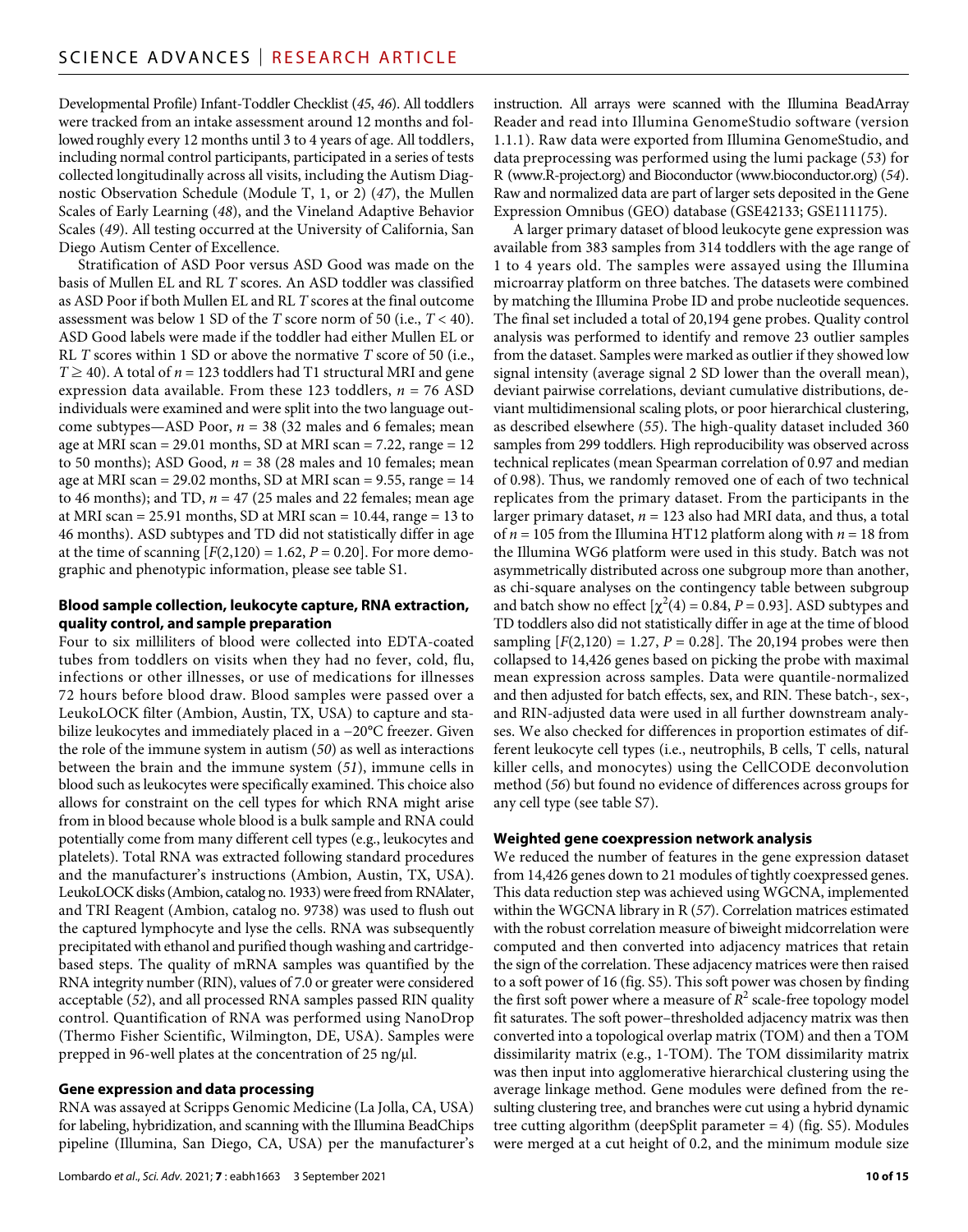was set to 100. Only genes with a module membership of *r* > 0.2 were retained within modules. For each gene module, a summary measure called the module eigengene was computed as the first PC of the scaled (standardized) module expression profiles. We also computed module membership for each gene and module. Module membership indicates the correlation between each gene and the module eigengene (see table S4). Genes that could not be clustered into any specific module are left within the M0 module, and this module was not considered in any further analyses. Further WGCNA analyses were run separately within each group to check for preservation of detected modules across groups at a soft power threshold of 16. These analyses all indicated high levels of preservation (Zsummary > 10) (*58*) for all detected modules for each pairwise group comparison (fig. S6).

### **MRI data acquisition and analyses**

Imaging data were collected on a 1.5-T General Electric MRI scanner during natural sleep at night; no sedation was used. Structural MRI data were collected with a T1-weighted IR-FSPGR (inversion recovery fast-spoiled prepared gradient recalled) sagittal protocol [TE (echo time) = 2.8 ms, TR (repetition time) = 6.5 ms, flip angle =  $12^{\circ}$ , bandwidth =  $31.25$  kHz, field of view =  $24$  cm, and slice thickness = 1.2 mm]. Cortical surface reconstruction was performed using FreeSurfer v5.3 [\(http://surfer.nmr.mgh.harvard.edu/\)](http://surfer.nmr.mgh.harvard.edu/) (*59*–*61*), which uses routinely acquired  $T_1$ -weighted MRI volumes (62), includes tools for estimation of brain morphometry measures such as CT and SA (*63*, *64*), and enables interparticipant alignment via nonlinear, surface-based registration to an average brain, driven by cortical folding patterns (*65*). FreeSurfer has been validated for use in children (*66*) and used successfully in large pediatric studies (*67*, *68*). Total CV, SA, and mean CT were computed on the basis of the Desikan-Killiany parcellation. Regional SA and CT values were computed from a 12-region parcellation reported by Chen and colleagues (*13*, *14*) based on genetic similarity in monozygotic twins. This parcellation scheme, known as GCLUST, is highly relevant for our purposes here because the parcellations are based on genetic patterning and has also been effectively used in developmental samples (*31*). Thus, GCLUST should help increase statistical power while also minimizing multiple comparisons. The GCLUST parcellation is also important as it can be used to leverage information about genetic similarity gradients (e.g., rank ordering of regions by fuzzy clustering) in further analyses. The two-cluster A-P or D-V partitions found by Chen and colleagues (*13*, *14*) are also relevant in further analyses for A-P and D-V gradient questions. For all 12 regions of the SA and CT GCLUST parcellation, global effects were controlled for by dividing SA values by the mean SA, and for CT, we subtracted the mean CT from each region, as was done in prior papers using this parcellation scheme (*13*, *14*).

### **MRI–gene expression association analysis**

To assess multivariate MRI–gene expression relationships, we used PLS analysis (*69*). PLS is widely used in the neuroimaging literature, particularly when explaining multivariate neural responses in terms of multivariate behavioral patterns of variation or a design matrix. Given that the current dataset is massively multivariate both in terms of MRI and gene expression datasets, we used PLS to elucidate how variation in SA or CT covaries with gene expression as measured by module eigengene values of coexpression modules. PLS allows for identifying these relationships by finding latent MRI–gene expression variable pairs (LV) that maximally explain covariation in the

dataset and that are uncorrelated with other MRI–gene expression LV pairs. The strength of such covariation is denoted by the singular value (*d*) for each brain–gene expression LV, and hypothesis tests are made via using permutation tests on the singular values. Furthermore, identifying brain regions that most strongly contribute to each LV pair is achieved via bootstrapping, whereby a BSR is created for each region, and represents the reliability of that region for contributing strongly to the LV pattern identified. The brain BSR is roughly equivalent to a *Z*-statistic and can be used to threshold data to find voxels that reliably contribute to an LV pair.

The PLS analyses reported here were implemented within the plsgui MATLAB toolbox ([www.rotman-baycrest.on.ca/pls/](http://www.rotman-baycrest.on.ca/pls/)). Here, we ran two separate PLS analyses, one on SA and another on CT. Neuroimaging data entered into the PLS analyses come from the 12-region GCLUST parcellations for SA and CT. Because the TD group differed in the proportion and males versus females compared to the ASD groups, we used a linear model to remove the effect of sex from the SA and CT data. These SA and CT data with the sex effect removed were input into the PLS analysis. For gene expression data, we input module eigengene values for all 21 coexpression modules. For statistical inference on identified MRI–gene expression LV pairs, a permutation test was run with 10,000 permutations. To identify reliably contributing regions for MRI–gene expression LVs and to compute 95% CIs on MRI–gene expression correlations, bootstrapping was used with 10,000 resamples. Gene coexpression modules whereby 95% CIs do not encompass 0 are denoted as non-zero association modules. All other modules where 95% CIs include 0 are denoted as "zero" modules. In addition, we ran 10,000 split-half resamples whereby the correlation between brain and gene expression saliences (Ucorr and Dcorr) was computed between the 2 splithalves. These correlations between split-half saliences were then compared to the null distribution from 10,000 permutations to compute *P* values ( $P_{\text{ucorr}}$  and  $P_{\text{dcorr}}$ ), which statistically test the reliability of salience patterns in split-half resamples (*70*).

From the PLS results, we tested whether groups show similar correlation patterns across modules. To test this question, we computed Pearson correlations on the PLS correlation values for all pairwise group comparisons. Groups with similar PLS correlations will show statistically significant correlations. We also used the BSRs from the PLS analysis to identify whether BSRs covary along the genetic similarity gradients and A-P and D-V partitions found by Chen and colleagues (*13*, *14*). Pearson correlations were used to identify correlations with genetic similarity gradients, while independent-sample *t* tests were used to compare A-P and D-V partitions.

All PLS analyses were computed on vertex-wise data and GCLUSTparcellated data. This analysis used the same parameters (10,000 permutations and 10,000 bootstrap resamples) as the GCLUST analysis and was computed on the sex and mean SA- or CT-adjusted vertex-wise data. A-P and D-V distinctions were assessed on vertexwise brain BSR data with violin boxplots (fig. S3) separated by A-P or D-V partitions. Genetic similarity gradient organization was assessed by first computing the median BSR for each GCLUST parcel and then computing the correlation between median BSR and the genetic similarity gradient rank ordering from GCLUST. Similarity in gene coexpression module PLS correlations between GCLUST and this vertex-wise analysis was also computed as Pearson correlations from the PLS correlation values for each module and group. Last, to assess which model (GCLUST or vertex-wise) was a better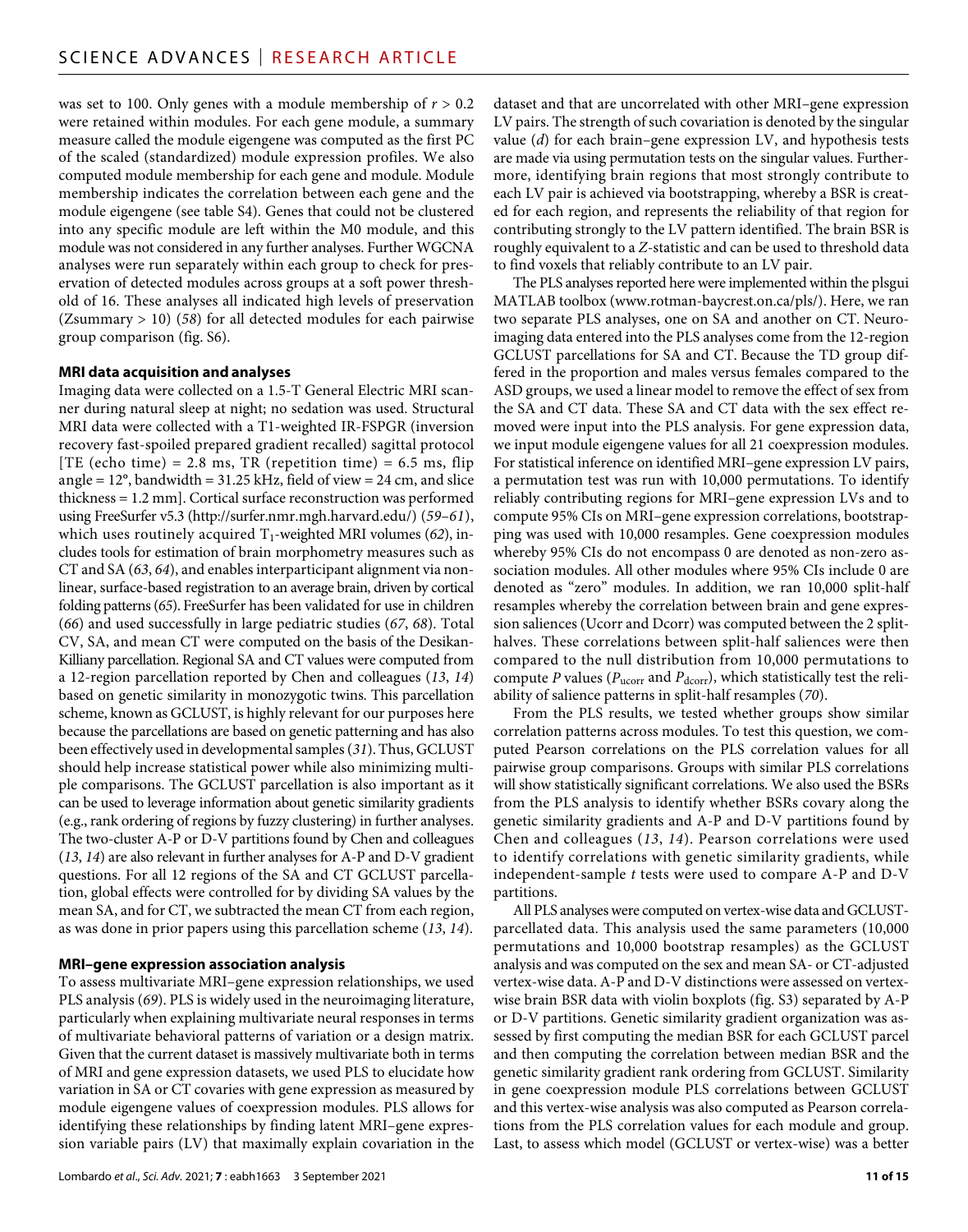model, we assessed which model had the highest percentage covariance explained. Comparison between GCLUST and vertex-wise PLS results can be seen in figs. S1 to S3.

# **Gene set enrichment analyses**

We analyze enrichment between genes from PLS non-zero and zero modules and a host of other gene lists defined by a variety of criteria (see below for details). For these gene set enrichment analyses, we used a custom R code written by M.V.L. [\(https://github.com/mvlombardo/](https://github.com/mvlombardo/utils/blob/master/genelistOverlap.R) [utils/blob/master/genelistOverlap.R\)](https://github.com/mvlombardo/utils/blob/master/genelistOverlap.R) that computes hypergeometric *P* values and enrichment ORs. The background pool for these enrichment tests was always set to 14,426. After all enrichment tests were computed, results are interpreted only if the enrichment was statistically significant after FDR correction for multiple comparisons at a threshold of FDR *q* < 0.01.

### **Prenatal gene expression gradients and cell types**

To assess gradients in prenatal gene expression, we used RNA-seq data from the Development PsychENCODE dataset [\(http://development.](http://development.psychencode.org) [psychencode.org\)](http://development.psychencode.org) (*17*). The data used were already preprocessed as described by Li and colleagues (*17*) (e.g., normalized and batch effects removed) and summarized to RPKM (reads per kilobase million). Sample data from all 12 available cortical regions from 12 to 22 weeks after conception were used to capture the midgestational window of interest. Before running the analysis, we removed lowexpressing genes with log<sub>2</sub>(RPKM) below 2. The primary analysis to identify expression gradients was an adjustment-for-confounds PCA (AC-PCA) (*30*), which allowed for adjustment due to repeat measurements from the same donor across sampled brain regions. Rank ordering of regions by A-P and D-V axes was used to statistically confirm that PC1 and PC2 components follow A-P and D-V gradients. Subsets of the most important genes for the top two PCs were identified with a sparse AC-PCA analysis, whereby the sparsity parameter, *c*2, was selected on the basis of a grid search with 10-fold cross validation. These PC1 and PC2 gene sets were used in enrichment tests with PLS non-zero or zero modules.

We also examined enrichments between PLS non-zero and zero modules and prenatal cell types identified from single-cell RNA-seq on midgestational prenatal brain tissue (*32*). These cell types included several classes of progenitor cells (vRG, oRG, PgS, PgG2M, and IPs), excitatory neurons (ExN, ExM, ExM-U, ExDp1, and ExDp2), inhibitory neurons (InCGE and InMGE), and other non-neuronal cell types (OPCs, Per, End, and Mic).

### **Tissue-specific enrichments**

To better understand how genes expressed in blood leukocytes could be brain relevant, we annotated gene coexpression modules based on enrichments in genes known from expression across multiple tissues to be either broadly expressed or brain specific. Both of these categories contain genes that are expressed in cortical tissue but differ in the pattern of expression across other non-neuronal tissues. To define these lists, we downloaded transcript per million (TPM) normalized gene expression from 10,259 samples across 26 tissues from the GTEx dataset ([www.gtexportal.org\)](http://www.gtexportal.org) (*71*). In addition to brain and nerve tissue, the dataset included transcriptome data from 24 non-neuronal tissues, including the following: adipose, adrenal gland, blood vessel, breast, blood, skin, colon, esophagus, heart, liver, lung, salivary gland, muscle, ovary, pancreas, pituitary, prostate, small intestine, spleen, stomach, testis, thyroid, uterus, and vagina.

We next defined a gene expressed in a tissue if it met two criteria. First, the gene TPM expression level was  $\geq$ 3 in at least half of the samples from the tissue. Second, the median expression of the gene was equal or larger than its 25th percentile expression in GTEx cortex samples. The second criterion was included to account for the differences in the base expression level of the genes and their dosage-dependent translation and function. Broadly expressed genes were defined as genes that were expressed in ≥50% of non-neuronal tissues (i.e., tissues other than brain and nerve). The broadly expressed and brain-specific genes included genes that were expressed in the adult cortex based on the GTEx dataset.

# **Vocal learning enrichments**

To test for enrichment between PLS non-zero modules and gene sets of functional relevance for language processes, we examined genes that are differentially expressed in a songbird vocal learning model. Songbirds are often used as animal models relevant for the vocal learning component of language (*72*). We investigated enrichments with DE genes taken from a microarray dataset of Area X of songbirds (*35*). To identify DE genes between singing and nonsinging birds, we reanalyzed this dataset (GEO accession ID: GSE34819) using limma (*73*), and DE genes were identified if they passed Storey FDR *q* < 0.05 (*74*). These DE genes were also used for enrichment tests in our prior work examining gene expression relationships with language-relevant functional neural phenotypes measured with fMRI (*8*).

# **Human-specific enrichments**

Given the uniquely human nature of language, we also tested hypotheses regarding enrichments with genes that are transcriptionally different in the cortical tissue between humans and other nonhuman primates across prenatal, early postnatal, and adult periods (*36*). In addition, we also examined enrichments with genes linked to HARs, HGEs in prenatal and adult tissue, and HLEs (*37*).

### **Autism-associated enrichments**

Ample evidence suggests that prenatal periods are critical for ASD (*4*, *10*). To test enrichment with prenatal ASD-associated coexpression modules, we used coexpression modules from a study that analyzed the Allen Institute BrainSpan dataset (*75*). Parikshak and colleagues (*76*) analyzed only cortical regions from BrainSpan and identified M2 and M3 as prenatally active and enriched for rare proteintruncating variants with high penetrance for ASD. We also tested enrichments with gene lists known to be associated with ASD, either from genetic evidence or evidence from cortical transcriptomic dysregulation. In particular, we examined a list of 102 rare dnPTVs associated with ASD (*38*); genes listed as ASD-associated in SFARI Gene [\(https://gene.sfari.org\)](https://gene.sfari.org) in categories S, 1, 2, and 3 (downloaded on 16 July 2020) (*39*); and DE genes and cortical coexpression modules measured from ASD postmortem frontal and temporal cortex tissue (*23*, *40*). To contrast ASD DE genes to genes that are DE in other psychiatric diagnoses that are genetically correlated with autism, we also used DE genes in schizophrenia and bipolar disorder from the same study that identified ASD DE genes (*40*). To go beyond DE genes identified in bulk tissue samples, we also examined ASD DE genes identified in specific cell types, particularly excitatory (ASD DE Excitatory) and inhibitory (ASD DE Inhibitory) neurons, microglia (ASD DE Microglia), astrocytes (ASD DE Astrocyte), oligodendrocytes (ASD DE Oligodendrocyte), and endothelial (ASD DE Endothelial)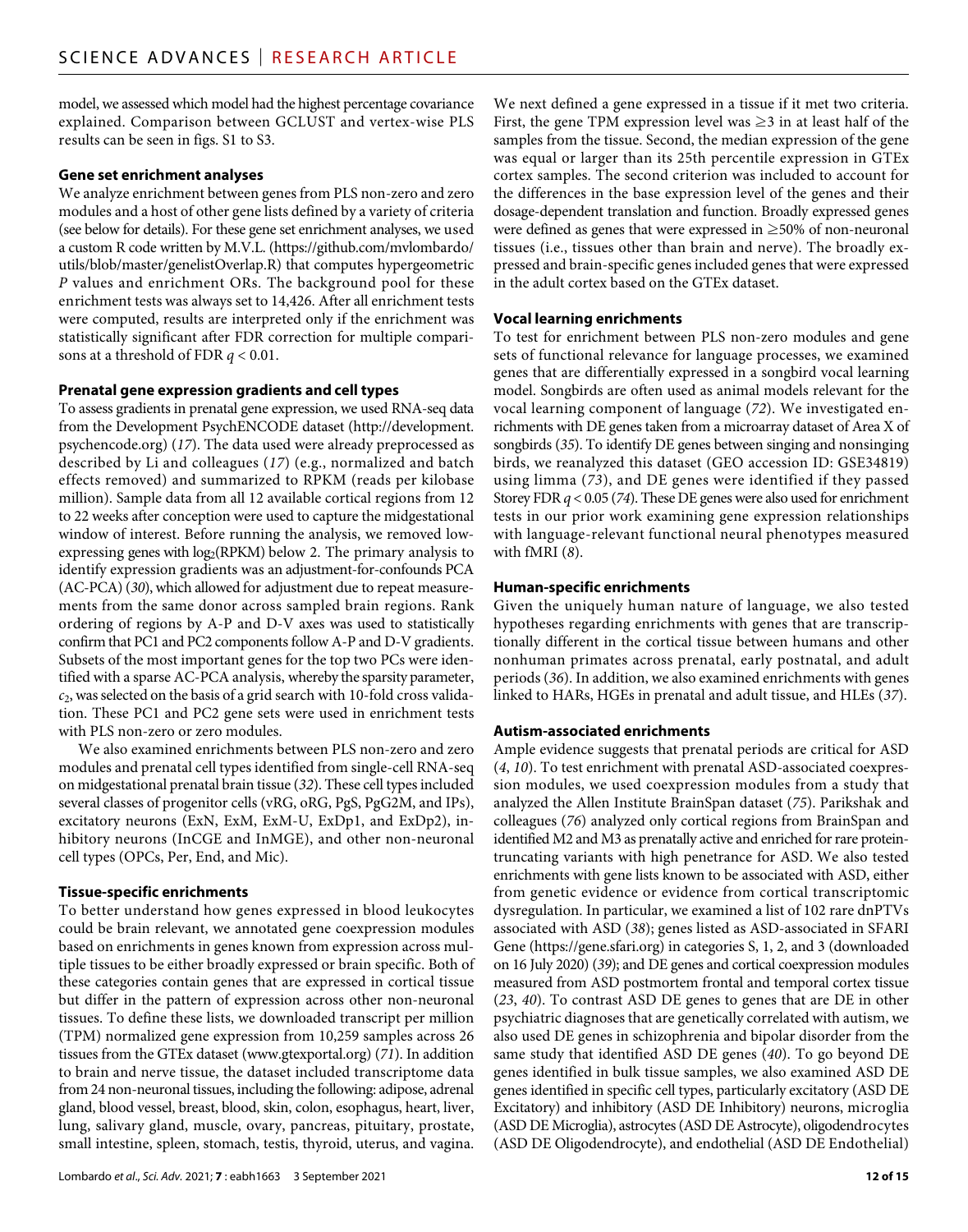cells (*41*). Last, we also tested for enrichments with known downstream targets of highly penetrant mutations known to be associated with ASD—FMRP and CHD8. For each, we had lists of downstream targets for two independent studies (*77*–*80*), where the overlap for FMRP targets was 3.71 and 27.61% for CHD8 targets.

### **SUPPLEMENTARY MATERIALS**

Supplementary material for this article is available at [https://science.org/doi/10.1126/](https://science.org/doi/10.1126/sciadv.abh1663) [sciadv.abh1663](https://science.org/doi/10.1126/sciadv.abh1663)

[View/request a protocol for this paper from](https://en.bio-protocol.org/cjrap.aspx?eid=10.1126/sciadv.abh1663) *Bio-protocol*.

# **REFERENCES AND NOTES**

- 1. M. V. Lombardo, M.-C. Lai, S. Baron-Cohen, Big data approaches to decomposing heterogeneity across the autism spectrum. *Mol. Psychiatry* **24**, 1435–1450 (2019).
- 2. N. N. Parikshak, M. J. Gandal, D. H. Geschwind, Systems biology and gene networks in neurodevelopmental and neurodegenerative disorders. *Nat. Rev. Genet.* **16**, 441–458  $(2015)$
- 3. F. S. Collins, H. Varmus, A new initiative on precision medicine. *N. Engl. J. Med.* **372**, 793–795 (2015).
- 4. E. Courchesne, T. Pramparo, V. H. Gazestani, M. V. Lombardo, K. Pierce, N. E. Lewis, The ASD living biology: From cell proliferation to clinical phenotype. *Mol. Psychiatry* **24**, 88–107 (2019).
- 5. H. Tager-Flusberg, C. Kasari, Minimally verbal school-aged children with autism spectrum disorder: The neglected end of the spectrum. *Autism Res.* **6**, 468–478 (2013).
- 6. L. Zwaigenbaum, M. L. Bauman, R. Choueiri, C. Kasari, A. Carter, D. Granpeesheh, Z. Mailloux, S. Smith Roley, S. Wagner, D. Fein, K. Pierce, T. Buie, P. A. Davis, C. Newschaffer, D. Robins, A. Wetherby, W. L. Stone, N. Yirmiya, A. Estes, R. L. Hansen, J. C. McPartland, M. R. Natowicz, Early intervention for children with autism spectrum disorder under 3 years of age: Recommendations for practice and research. *Pediatrics* **136** (Suppl. 1), S60–S81 (2015).
- 7. M. V. Lombardo, K. Pierce, L. T. Eyler, C. Carter Barnes, C. Ahrens-Barbeau, S. Solso, K. Campbell, E. Courchesne, Different functional neural substrates for good and poor language outcome in autism. *Neuron* **86**, 567–577 (2015).
- 8. M. V. Lombardo, T. Pramparo, V. Gazestani, V. Warrier, R. A. I. Bethlehem, C. Carter Barnes, L. Lopez, N. E. Lewis, L. Eyler, K. Pierce, E. Courchesne, Large-scale associations between the leukocyte transcriptome and BOLD responses to speech differ in autism early language outcome subtypes. *Nat. Neurosci.* **21**, 1680–1688 (2018).
- 9. E. A. Boyle, Y. I. Li, J. K. Pritchard, An expanded view of complex traits: From polygenic to omnigenic. *Cell* **169**, 1177–1186 (2017).
- 10. E. Courchesne, V. H. Gazestani, N. E. Lewis, Prenatal origins of ASD: The when, what, and how of ASD development. *Trends Neurosci.* **43**, 326–342 (2020).
- 11. V. H. Gazestani, A. W. T. Chiang, E. Courchesne, N. E. Lewis, Autism genetics perturb prenatal neurodevelopment through a hierarchy of broadly-expressed and brain-specific genes. *bioRxiv* 2020.05.23.112623 (2020).
- 12. C. R. Cadwell, A. Bhaduri, M. A. Mostajo-Radji, M. G. Keefe, T. J. Nowakowski, Development and arealization of the cerebral cortex. *Neuron* **103**, 980–1004 (2019).
- 13. C.-H. Chen, E. D. Gutierrez, W. Thompson, M. S. Panizzon, T. L. Jernigan, L. T. Eyler, C. Fennema-Notestine, A. J. Jak, M. C. Neale, C. E. Franz, M. J. Lyons, M. D. Grant, B. Fischl, L. J. Seidman, M. T. Tsuang, W. S. Kremen, A. M. Dale, Hierarchical genetic organization of human cortical surface area. *Science* **335**, 1634–1636 (2012).
- 14. C.-H. Chen, M. Fiecas, E. D. Gutiérrez, M. S. Panizzon, L. T. Eyler, E. Vuoksimaa, W. K. Thompson, C. Fennema-Notestine, D. J. Hagler Jr., T. L. Jernigan, M. C. Neale, C. E. Franz, M. J. Lyons, B. Fischl, M. T. Tsuang, A. M. Dale, W. S. Kremen, Genetic topography of brain morphology. *Proc. Natl. Acad. Sci. U.S.A.* **110**, 17089–17094 (2013).
- 15. P. Rakic, Specification of cerebral cortical areas. *Science* **241**, 170–176 (1988).
- 16. D. D. M. O'Leary, S.-J. Chou, S. Sahara, Area patterning of the mammalian cortex. *Neuron* **56**, 252–269 (2007).
- 17. M. Li, G. Santpere, Y. I. Kawasawa, O. V. Evgrafov, F. O. Gulden, S. Pochareddy, S. M. Sunkin, Z. Li, Y. Shin, Y. Zhu, A. M. M. Sousa, D. M. Werling, R. R. Kitchen, H. J. Kang, M. Pletikos, J. Choi, S. Muchnik, X. Xu, D. Wang, B. Lorente-Galdos, S. Liu, P.Giusti-Rodríguez, H. Won, C. A. de Leeuw, A. F. Pardiñas; BrainSpan Consortium; PsychENCODE Consortium; PsychENCODE Developmental Subgroup, M. Hu, F. Jin, Y. Li, M. J. Owen, M. C. O'Donovan, J. T. R. Walters, D. Posthuma, M. A. Reimers, P. Levitt, D. R. Weinberger, T. M. Hyde, J. E. Kleinman, D. H. Geschwind, M. J. Hawrylycz, M. W. State, S. J. Sanders, P. F. Sullivan, M. B. Gerstein, E. S. Lein, J. A. Knowles, N. Sestan, Integrative functional genomic analysis of human brain development and neuropsychiatric risks. *Science* **362**, eaat7615 (2018).
- 18. J. B. Burt, M. Demirtaş, W. J. Eckner, N. M. Navejar, J. L. Ji, W. J. Martin, A. Bernacchia, A. Anticevic, J. D. Murray, Hierarchy of transcriptomic specialization across human cortex captured by structural neuroimaging topography. *Nat. Neurosci.* **21**, 1251–1259 (2018).
- 19. R. Gao, R. L. van den Brink, T. Pfeffer, B. Voytek, Neuronal timescales are functionally dynamic and shaped by cortical microarchitecture. *eLife* **9**, e61277 (2020).
- 20. M. J. Hawrylycz, E. S. Lein, A. L. Guillozet-Bongaarts, E. H. Shen, L. Ng, J. A. Miller, L. N. van de Lagemaat, K. A. Smith, A. Ebbert, Z. L. Riley, C. Abajian, C. F. Beckmann, A. Bernard, D. Bertagnolli, A. F. Boe, P. M. Cartagena, M. M. Chakravarty, M. Chapin, J. Chong, R. A. Dalley, B. D. Daly, C. Dang, S. Datta, N. Dee, T. A. Dolbeare, V. Faber, D. Feng, D. R. Fowler, J. Goldy, B. W. Gregor, Z. Haradon, D. R. Haynor, J. G. Hohmann, S. Horvath, R. E. Howard, A. Jeromin, J. M. Jochim, M. Kinnunen, C. Lau, E. T. Lazarz, C. Lee, T. A. Lemon, L. Li, Y. Li, J. A. Morris, C. C. Overly, P. D. Parker, S. E. Parry, M. Reding, J. J. Royall, J. Schulkin, P. A. Sequeira, C. R. Slaughterbeck, S. C. Smith, A. J. Sodt, S. M. Sunkin, B. E. Swanson, M. P. Vawter, D. Williams, P. Wohnoutka, H. R. Zielke, D. H. Geschwind, P. R. Hof, S. M. Smith, C. Koch, S. G. N. Grant, A. R. Jones, An anatomically comprehensive atlas ofthe adult human brain transcriptome. *Nature* **489**, 391–399 (2012).
- 21. S.-J. Hong, R. Vos de Wael, R. A. I. Bethlehem, S. Lariviere, C. Paquola, S. L. Valk, M. P. Milham, A. Di Martino, D. S. Margulies, J. Smallwood, B. C. Bernhardt, Atypical functional connectome hierarchy in autism. *Nat. Commun.* **10**, 1022 (2019).
- 22. I. Voineagu, X. Wang, P. Johnston, J. K. Lowe, Y. Tian, S. Horvath, J. Mill, R. M. Cantor, B. J. Blencowe, D. H. Geschwind, Transcriptomic analysis of autistic brain reveals convergent molecular pathology. *Nature* **474**, 380–384 (2011).
- 23. N. N. Parikshak, V. Swarup, T. G. Belgard, M. Irimia, G. Ramaswami, M. J. Gandal, C. Hartl, V. Leppa, L. dela T. Ubieta, J. Huang, J. K. Lowe, B. J. Blencowe, S. Horvath, D. H. Geschwind, Genome-wide changes in lncRNA, splicing, and regional gene expression patterns in autism. *Nature* **540**, 423–427 (2016).
- 24. M. L. Chow, T. Pramparo, M. E. Winn, C. C. Barnes, H.-R. Li, L. Weiss, J.-B. Fan, S. Murray, C. April, H. Belinson, X.-D. Fu, A. Wynshaw-Boris, N. J. Schork, E. Courchesne, Agedependent brain gene expression and copy number anomalies in autism suggest distinct pathological processes at young versus mature ages. *PLOS Genet.* **8**, e1002592 (2012).
- 25. J. L. Freese, D. Pino, S. J. Pleasure, Wnt signaling in development and disease. *Neurobiol. Dis.* **38**, 148–153 (2010).
- 26. V. H. Gazestani, T. Pramparo, S. Nalabolu, B. P. Kellman, S. Murray, L. Lopez, K. Pierce, E. Courchesne, N. E. Lewis, A perturbed gene network containing RAS–ERK and WNT– catenin pathways in leukocytes is linked to ASD genetics and symptom severity. *Nat. Neurosci.* **22**, 1624–1634 (2019).
- 27. T. N. Turner, K. Sharma, E. C. Oh, Y. P. Liu, R. L. Collins, M. X. Sosa, D. R. Auer, H. Brand, S. J. Sanders, D. Moreno-De-Luca, V. Pihur, T. Plona, K. Pike, D. R. Soppet, M. W. Smith, S. W. Cheung, C. L. Martin, M. W. State, M. E. Talkowski, E. Cook, R. Huganir, N. Katsanis, A. Chakravarti, Loss of  $\delta$ -catenin function in severe autism. *Nature* **520**, 51–56 (2015).
- 28. K. Wagstyl, J. P. Lerch, in *Brain Morphometry*, G. Spalletta, F. Piras, T. Gili, Eds. (Springer New York, 2018), vol. 136 of *Neuromethods*, pp. 35–49.
- 29. R. Stoner, M. L. Chow, M. P. Boyle, S. M. Sunkin, P. R. Mouton, S. Roy, A. Wynshaw-Boris, S. A. Colamarino, E. S. Lein, E. Courchesne, Patches of disorganization in the neocortex of children with autism. *N. Engl. J. Med.* **370**, 1209–1219 (2014).
- 30. Z. Lin, C. Yang, Y. Zhu, J. Duchi, Y. Fu, Y. Wang, B. Jiang, M. Zamanighomi, X. Xu, M. Li, N. Sestan, H. Zhao, W. H. Wong, Simultaneous dimension reduction and adjustment for confounding variation. *Proc. Natl. Acad. Sci. U.S.A.* **113**, 14662–14667 (2016).
- 31. A. M. Fjell, H. Grydeland, S. K. Krogsrud, I. Amlien, D. A. Rohani, L. Ferschmann, A. B. Storsve, C. K. Tamnes, R. Sala-Llonch, P. Due-Tønnessen, A. Bjørnerud, A. E. Sølsnes, A. K.Håberg, J. Skranes, H. Bartsch, C.-H. Chen, W. K. Thompson, M. S. Panizzon, W. S. Kremen, A. M. Dale, K. B. Walhovd, Development and aging of cortical thickness correspond to genetic organization patterns. *Proc. Natl. Acad. Sci. U.S.A.* **112**, 15462–15467 (2015).
- 32. D. Polioudakis, L. de la Torre-Ubieta, J. Langerman, A. G. Elkins, X. Shi, J. L. Stein, C. K. Vuong, S. Nichterwitz, M. Gevorgian, C. K. Opland, D. Lu, W. Connell, E. K. Ruzzo, J. K. Lowe, T. Hadzic, F. I. Hinz, S. Sabri, W. E. Lowry, M. B. Gerstein, K. Plath, D. H. Geschwind, A single-cell transcriptomic atlas of human neocortical development during mid-gestation. *Neuron* **103**, 785–801.e8 (2019).
- 33. K. L. Grasby, N. Jahanshad, J. N. Painter, L. Colodro-Conde, J. Bralten, D. P. Hibar, P. A. Lind, F. Pizzagalli, C. R. K. Ching, M. A. B. McMahon, N. Shatokhina, L. C. P. Zsembik, S. I. Thomopoulos, A. H. Zhu, L. T. Strike, I. Agartz, S. Alhusaini, M. A. A. Almeida, D. Alnæs, I. K. Amlien, M. Andersson, T. Ard, N. J. Armstrong, A. Ashley-Koch, J. R. Atkins, M. Bernard, R. M. Brouwer, E. E. L. Buimer, R. Bülow, C. Bürger, D. M. Cannon, M. Chakravarty, Q. Chen, J. W. Cheung, B. Couvy-Duchesne, A. M. Dale, S. Dalvie, T. K. de Araujo, G. I. de Zubicaray, S. M. C. de Zwarte, A. den Braber, N. T. Doan, K. Dohm, S. Ehrlich, H.-R. Engelbrecht, S. Erk, C. C. Fan, I. O. Fedko, S. F. Foley, J. M. Ford, M. Fukunaga, M. E. Garrett, T. Ge, S. Giddaluru, A. L. Goldman, M. J. Green, N. A. Groenewold, D. Grotegerd, T. P. Gurholt, B. A. Gutman, N. K. Hansell, M. A. Harris, M. B. Harrison, C. C. Haswell, M. Hauser, S. Herms, D. J. Heslenfeld, N. F. Ho, D. Hoehn, P. Hoffmann, L. Holleran, M. Hoogman, J.-J. Hottenga, M. Ikeda, D. Janowitz, I. E. Jansen, T. Jia, C. Jockwitz, R. Kanai, S. Karama, D. Kasperaviciute, T. Kaufmann, S. Kelly, M. Kikuchi, M. Klein, M. Knapp, A. R. Knodt, B. Krämer, M. Lam, T. M. Lancaster, P. H. Lee, T. A. Lett, L. B. Lewis, I. Lopes-Cendes, M. Luciano, F. Macciardi, A. F. Marquand, S. R. Mathias, T. R. Melzer, Y. Milaneschi, N. Mirza-Schreiber,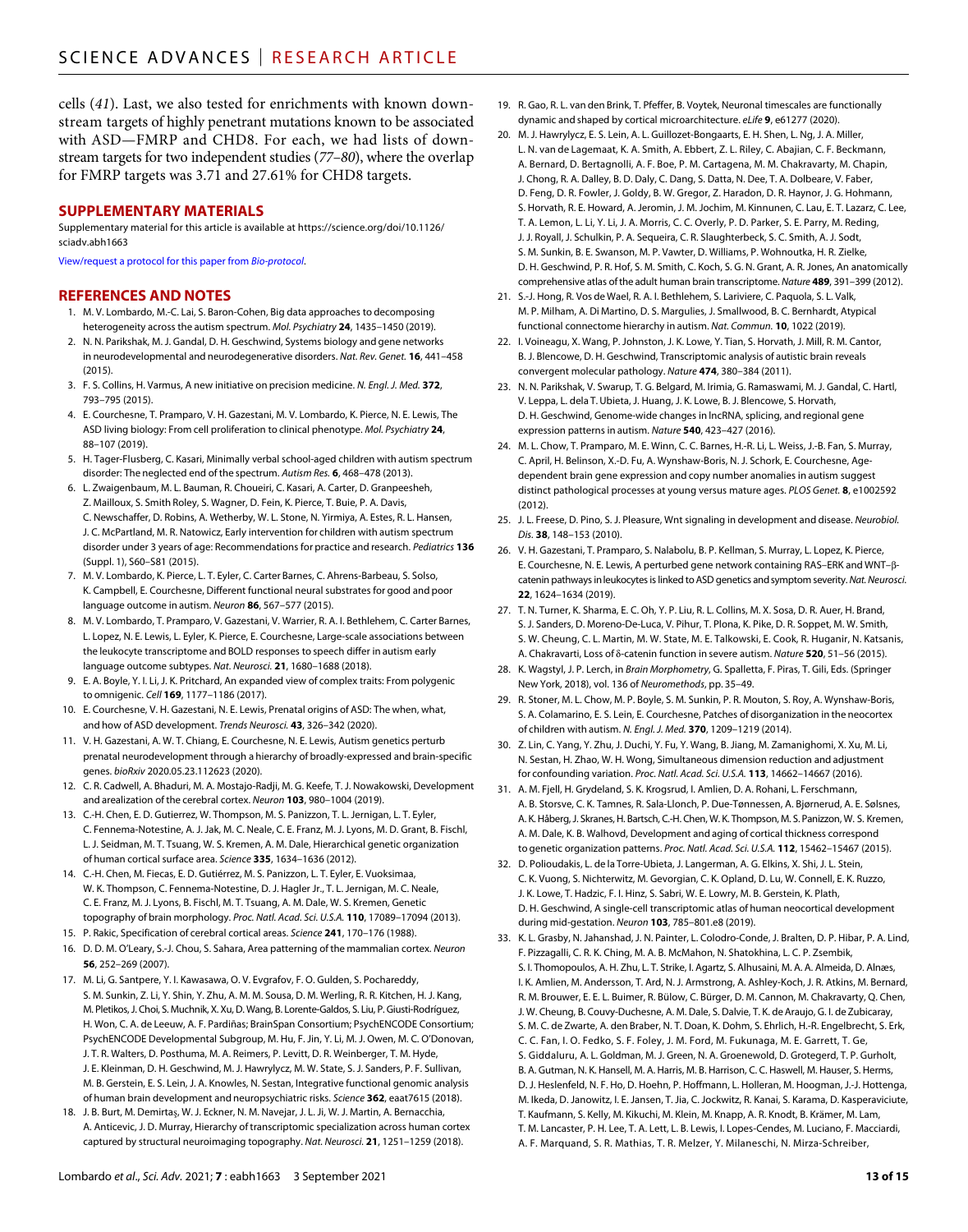J. C. V. Moreira, T. W. Mühleisen, B. Müller-Myhsok, P. Najt, S. Nakahara, K. Nho, L. M. O. Loohuis, D. P. Orfanos, J. F. Pearson, T. L. Pitcher, B. Pütz, Y. Quidé, A. Ragothaman, F. M. Rashid, W. R. Reay, R. Redlich, C. S. Reinbold, J. Repple, G. Richard, B. C. Riedel, S. L. Risacher, C. S. Rocha, N. R. Mota, L. Salminen, A. Saremi, A. J. Saykin, F. Schlag, L. Schmaal, P. R. Schofield, R. Secolin, C. Y. Shapland, L. Shen, J. Shin, E. Shumskaya, I. E. Sønderby, E. Sprooten, K. E. Tansey, A. Teumer, A. Thalamuthu, D. Tordesillas-Gutiérrez, J. A. Turner, A. Uhlmann, C. L. Vallerga, D. van der Meer, M. M. J. van Donkelaar, L. van Eijk, T. G. M. van Erp, N. E. M. van Haren, D. van Rooij, M.-J. van Tol, J. H. Veldink, E. Verhoef, E. Walton, M. Wang, Y. Wang, J. M. Wardlaw, W. Wen, L. T. Westlye, C. D. Whelan, S. H. Witt, K. Wittfeld, C. Wolf, T. Wolfers, J. Q. Wu, C. L. Yasuda, D. Zaremba, Z. Zhang, M. P. Zwiers, E. Artiges, A. A. Assareh, R. Ayesa-Arriola, A. Belger, C. L. Brandt, G. G. Brown, S. Cichon, J. E. Curran, G. E. Davies, F. Degenhardt, M. F. Dennis, B. Dietsche, S. Djurovic, C. P. Doherty, R. Espiritu, D. Garijo, Y. Gil, P. A. Gowland, R. C. Green, A. N. Häusler, W. Heindel, B.-C. Ho, W. U. Hoffmann, F. Holsboer, G. Homuth, N. Hosten, C. R. Jack, M. Jang, A. Jansen, N. A. Kimbrel, K. Kolskår, S. Koops, A. Krug, K. O. Lim, J. J. Luykx, D. H. Mathalon, K. A. Mather, V. S. Mattay, S. Matthews, J. M. van Son, S. C. McEwen, I. Melle, D. W. Morris, B. A. Mueller, M. Nauck, J. E. Nordvik, M. M. Nöthen, D. S. O'Leary, N. Opel, M.-L. P. Martinot, G. B. Pike, A. Preda, E. B. Quinlan, P. E. Rasser, V. Ratnakar, S. Reppermund, V. M. Steen, P. A. Tooney, F. R. Torres, D. J. Veltman, J. T. Voyvodic, R. Whelan, T. White, H. Yamamori, H. H. H. Adams, J. C. Bis, S. Debette, C. Decarli, M. Fornage, V. Gudnason, E. Hofer, M. A. Ikram, L. Launer, W. T. Longstreth, O. L. Lopez, B. Mazoyer, T. H. Mosley, G. V. Roshchupkin, C. L. Satizabal, R. Schmidt, S. Seshadri, Q. Yang; Alzheimer's Disease Neuroimaging Initiative; CHARGE Consortium, EPIGEN Consortium; IMAGEN Consortium; SYS Consortium; Parkinson's Progression Markers Initiative, M. K. M. Alvim, D. Ames, T.J. Anderson, O. A. Andreassen, A. Arias-Vasquez, M. E. Bastin, B. T. Baune, J. C. Beckham, J. Blangero, D. I. Boomsma, H. Brodaty, H. G. Brunner, R. L. Buckner, J. K. Buitelaar, J. R. Bustillo, W. Cahn, M. J. Cairns, V. Calhoun, V. J. Carr, X. Caseras, S. Caspers, G. L. Cavalleri, F. Cendes, A. Corvin, B. Crespo-Facorro, J. C. Dalrymple-Alford, U. Dannlowski, E. J. C. de Geus, I. J. Deary, N. Delanty, C. Depondt, S. Desrivières, G. Donohoe, T. Espeseth, G. Fernández, S. E. Fisher, H. Flor, A. J. Forstner, C. Francks, B. Franke, D. C. Glahn, R. L. Gollub, H. J. Grabe, O. Gruber, A. K. Håberg, A. R. Hariri, C. A. Hartman, R. Hashimoto, A. Heinz, F. A. Henskens, M. H. J. Hillegers, P. J. Hoekstra, A. J. Holmes, L. E. Hong, W. D. Hopkins, H. E. H. Pol, T. L. Jernigan, E. G. Jönsson, R. S. Kahn, M. A. Kennedy, T. T. J. Kircher, P. Kochunov, J. B. J. Kwok, S. Le Hellard, C. M. Loughland, N. G. Martin, J.-L. Martinot, C. McDonald, K. L. McMahon, A. Meyer-Lindenberg, P. T. Michie, R. A. Morey, B. Mowry, L. Nyberg, J. Oosterlaan, R. A. Ophoff, C. Pantelis, T. Paus, Z. Pausova, B. W. J. H. Penninx, T. J. C. Polderman, D. Posthuma, M. Rietschel, J. L. Roffman, L. M. Rowland, P. S. Sachdev, P. G. Sämann, U. Schall, G. Schumann, R. J. Scott, K. Sim, S. M. Sisodiya, J. W. Smoller, I. E. Sommer, B. S. Pourcain, D. J. Stein, A. W. Toga, J. N. Trollor, N. J. A. Van der Wee, D. van't Ent, H. Völzke, H. Walter, B. Weber, D. R. Weinberger, M. J. Wright, J. Zhou, J. L. Stein, P. M. Thompson, S. E. Medland; Enhancing NeuroImaging Genetics through Meta-Analysis Consortium (ENIGMA)—Genetics working group, The genetic architecture of the human cerebral cortex. *Science* **367**, eaay6690 (2020).

- 34. G. Tang, K. Gudsnuk, S.-H. Kuo, M. L. Cotrina, G. Rosoklija, A. Sosunov, M. S. Sonders, E. Kanter, C. Castagna, A. Yamamoto, Z. Yue, O. Arancio, B. S. Peterson, F. Champagne, A. J. Dwork, J. Goldman, D. Sulzer, Loss of mTOR-dependent macroautophagy causes autistic-like synaptic pruning deficits. *Neuron* **83**, 1131–1143 (2014).
- 35. A. T. Hilliard, J. E. Miller, E. R. Fraley, S. Horvath, S. A. White, Molecular microcircuitry underlies functional specification in a basal ganglia circuit dedicated to vocal learning. *Neuron* **73**, 537–552 (2012).
- 36. Y. Zhu, A. M. M. Sousa, T. Gao, M. Skarica, M. Li, G. Santpere, P. Esteller-Cucala, D. Juan, L. Ferrández-Peral, F. O. Gulden, M. Yang, D. J. Miller, T. Marques-Bonet, Y. Imamura Kawasawa, H. Zhao, N. Sestan, Spatiotemporal transcriptomic divergence across human and macaque brain development. *Science* **362**, eaat8077 (2018).
- 37. H. Won, J. Huang, C. K. Opland, C. L. Hartl, D. H. Geschwind, Human evolved regulatory elements modulate genes involved in cortical expansion and neurodevelopmental disease susceptibility. *Nat. Commun.* **10**, 2396 (2019).
- 38. F. K. Satterstrom, J. A. Kosmicki, J. Wang, M. S. Breen, S. De Rubeis, J.-Y. An, M. Peng, R. Collins, J. Grove, L. Klei, C. Stevens, J. Reichert, M. S. Mulhern, M. Artomov, S. Gerges, B. Sheppard, X. Xu, A. Bhaduri, U. Norman, H. Brand, G. Schwartz, R. Nguyen, E. E.Guerrero, C. Dias, B. Aleksic, R. Anney, M. Barbosa, S. Bishop, A. Brusco, J. Bybjerg-Grauholm, A. Carracedo, M. C. Y. Chan, A. G. Chiocchetti, B. H. Y. Chung, H. Coon, M. L. Cuccaro, A. Curró, B. D. Bernardina, R. Doan, E. Domenici, S. Dong, C. Fallerini, M. Fernández-Prieto, G. B. Ferrero, C. M. Freitag, M. Fromer, J.J. Gargus, D. Geschwind, E. Giorgio, J. González-Peñas, S. Guter, D. Halpern, E. Hansen-Kiss, X. He, G. E. Herman, I. Hertz-Picciotto, D. M. Hougaard, C. M. Hultman, I. Ionita-Laza, S. Jacob, J. Jamison, A. Jugessur, M. Kaartinen, G. P. Knudsen, A. Kolevzon, I. Kushima, S. L. Lee, T. Lehtimäki, E. T. Lim, C. Lintas, W. I. Lipkin, D. Lopergolo, F. Lopes, Y. Ludena, P. Maciel, P. Magnus, B. Mahjani, N. Maltman, D. S. Manoach, G. Meiri, I. Menashe, J. Miller, N. Minshew, E. M. S. Montenegro, D. Moreira, E. M. Morrow, O. Mors, P. B. Mortensen, M. Mosconi, P. Muglia, B. M. Neale, M. Nordentoft, N. Ozaki, A. Palotie,

M. Parellada, M. R. Passos-Bueno, M. Pericak-Vance, A. M. Persico, I. Pessah, K. Puura, A. Reichenberg, A. Renieri, E. Riberi, E. B. Robinson, K. E. Samocha, S. Sandin, S. L. Santangelo, G. Schellenberg, S. W. Scherer, S. Schlitt, R. Schmidt, L. Schmitt, I. M. W. Silva, T. Singh, P. M. Siper, M. Smith, G. Soares, C. Stoltenberg, P. Suren, E. Susser, J. Sweeney, P. Szatmari, L. Tang, F. Tassone, K. Teufel, E. Trabetti, M. D. P. Trelles, C. A. Walsh, L. A. Weiss, T. Werge, D. M. Werling, E. M. Wigdor, E. Wilkinson, A. J. Willsey, T. W. Yu, M. H. C. Yu, R. Yuen, E. Zachi, E. Agerbo, T. D. Als, V. Appadurai, M. Bækvad-Hansen, R. Belliveau, A. Buil, C. E. Carey, F. Cerrato, K. Chambert, C. Churchhouse, S. Dalsgaard, D. Demontis, A. Dumont, J. Goldstein, C. S. Hansen, M. E. Hauberg, M. V. Hollegaard, D. P. Howrigan, H. Huang, J. Maller, A. R. Martin, J. Martin, M. Mattheisen, J. Moran, J. Pallesen, D. S. Palmer, C. B. Pedersen, M. G. Pedersen, T. Poterba, J. B. Poulsen, S. Ripke, A. J. Schork, W. K. Thompson, P. Turley, R. K. Walters, C. Betancur, E. H. Cook, L. Gallagher, M. Gill, J. S. Sutcliffe, A. Thurm, M. E. Zwick, A. D. Børglum, M. W. State, A. E. Cicek, M. E. Talkowski, D. J. Cutler, B. Devlin, S. J. Sanders, K. Roeder, M. J. Daly, J. D. Buxbaum, Large-scale exome sequencing study implicates both developmental and functional changes in the neurobiology of autism. *Cell* **180**, 568–584.e23 (2020).

- 39. B. S. Abrahams, D. E. Arking, D. B. Campbell, H. C. Mefford, E. M. Morrow, L. A. Weiss, I. Menashe, T. Wadkins, S. Banerjee-Basu, A. Packer, SFARI Gene 2.0: A community-driven knowledgebase for the autism spectrum disorders (ASDs). *Mol Autism.* **4**, 36 (2013).
- 40. M. J. Gandal, P. Zhang, E. Hadjimichael, R. L. Walker, C. Chen, S. Liu, H. Won, H. van Bakel, M. Varghese, Y. Wang, A. W. Shieh, J. Haney, S. Parhami, J. Belmont, M. Kim, P. M. Losada, Z. Khan, J. Mleczko, Y. Xia, R. Dai, D. Wang, Y. T. Yang, M. Xu, K. Fish, P. R. Hof, J. Warrell, D. Fitzgerald, K. White, A. E. Jaffe; PsychENCODE Consortium, M. A. Peters, M. Gerstein, C. Liu, L. M. Iakoucheva, D. Pinto, D. H. Geschwind, Transcriptome-wide isoform-level dysregulation in ASD, schizophrenia, and bipolar disorder. *Science* **362**, eaat8127 (2018).
- 41. D. Velmeshev, L. Schirmer, D. Jung, M. Haeussler, Y. Perez, S. Mayer, A. Bhaduri, N. Goyal, D. H. Rowitch, A. R. Kriegstein, Single-cell genomics identifies cell type–specific molecular changes in autism. *Science* **364**, 685–689 (2019).
- 42. A. Ansel, J. P. Rosenzweig, P. D. Zisman, M. Melamed, B. Gesundheit, Variation in gene expression in autism spectrum disorders: An extensive review of transcriptomic studies. *Front. Neurosci.* **10**, 601 (2016).
- 43. E. Courchesne, K. Campbell, S. Solso, Brain growth across the life span in autism: Age-specific changes in anatomical pathology. *Brain Res.* **1380**, 138–145 (2011).
- 44. K. Pierce, V. Gazestani, E. Bacon, E. Courchesne, A. Cheng, C. C. Barnes, S. Nalabolu, D. Cha, S. Arias, L. Lopez, C. Pham, K. Gaines, G. Gyurjyan, T. Cook-Clark, K. Karins, *Get SET early* to identify and treatment refer autism spectrum disorder at 1 year and discover factors that influence early diagnosis. *J. Pediatr.* In Press (2021).
- 45. A. Wetherby, B. Prizant, *Communication and Symbolic Behavior Scales Developmental Profile, First Normed Edition* (Paul H. Brookes, 2002).
- 46. A. M. Wetherby, S. Brosnan-Maddox, V. Peace, L. Newton, Validation of the Infant-Toddler Checklist as a broadband screener for autism spectrum disorders from 9 to 24 months of age. *Autism* **12**, 487–511 (2008).
- 47. C. Lord, S. Risi, L. Lambrecht, E. H. Cook, B. L. Leventhal, P. C. DiLavore, A. Pickles, M. Rutter, The autism diagnostic observation schedule-generic: A standard measure ofsocial and communication deficits associated with the spectrum of autism. *J. Autism Dev. Disord.* **30**, 205–223 (2000).
- 48. E. M. Mullen, *Mullen Scales of Early Learning* (American Guidance Service Inc, 1995).
- 49. S. Sparrow, D. Cicchetti, D. Balla, *Vineland-II Scales of Adaptive Behavior: Survey form Manual* (American Guidance Service Inc, 2005).
- 50. C. Onore, M. Careaga, P. Ashwood, The role of immune dysfunction in the pathophysiology of autism. *Brain Behav. Immun.* **26**, 383–392 (2012).
- 51. A. Louveau, I. Smirnov, T. J. Keyes, J. D. Eccles, S. J. Rouhani, J. D. Peske, N. C. Derecki, D. Castle, J. W. Mandell, K. S. Lee, T. H. Harris, J. Kipnis, Structural and functional features of central nervous system lymphatic vessels. *Nature* **523**, 337–341 (2015).
- 52. A. Schroeder, O. Mueller, S. Stocker, R. Salowsky, M. Leiber, M. Gassmann, S. Lightfoot, W. Menzel, M. Granzow, T. Ragg, The RIN: An RNA integrity number for assigning integrity values to RNA measurements. *BMC Mol. Biol.* **7**, 3 (2006).
- 53. P. Du, W. A. Kibbe, S. M. Lin, lumi: A pipeline for processing Illumina microarray. *Bioinformatics* **24**, 1547–1548 (2008).
- 54. R. C. Gentleman, V. J. Carey, D. M. Bates, B. Bolstad, M. Dettling, S. Dudoit, B. Ellis, L. Gautier, Y. Ge, J. Gentry, K. Hornik, T. Hothorn, W. Huber, S. Iacus, R. Irizarry, F. Leisch, C. Li, M. Maechler, A. J. Rossini, G. Sawitzki, C. Smith, G. Smyth, L. Tierney, J. Y. H. Yang, J. Zhang, Bioconductor: Open software development for computational biology and bioinformatics. *Genome Biol.* **5**, R80 (2004).
- 55. T. Pramparo, M. V. Lombardo, K. Campbell, C. C. Barnes, S. Marinero, S. Solso, J. Young, M. Mayo, A. Dale, C. Ahrens-Barbeau, S. S. Murray, L. Lopez, N. Lewis, K. Pierce, E. Courchesne, Cell cycle networks link gene expression dysregulation, mutation, and brain maldevelopment in autistic toddlers. *Mol. Syst. Biol.* **11**, 841 (2015).
- 56. M. Chikina, E. Zaslavsky, S. C. Sealfon, CellCODE: A robust latent variable approach to differential expression analysis for heterogeneous cell populations. *Bioinformatics* **31**, 1584–1591 (2015).